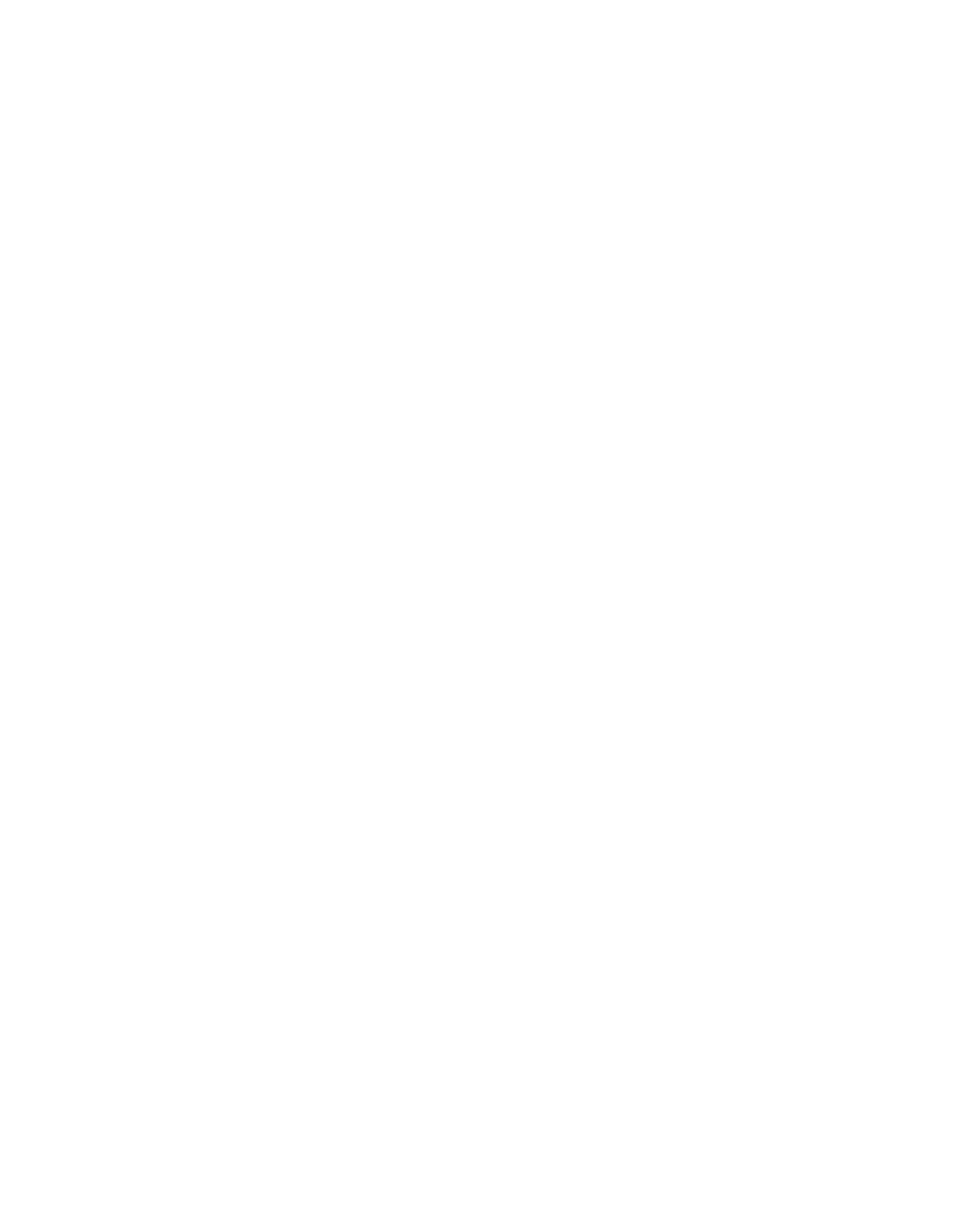#### **FORWARD**

Section 242 of the National Housing Act provides mortgage insurance for acute care hospital facilities ranging from large teaching institutions to small rural critical access hospitals. HUD provides this mortgage insurance to private lenders to ensure that adequate mortgage capital is available for needed hospital facilities.

This handbook supplements the Section 242 authorization (12 USC 1715-z7) and its implementing regulations (24 CFR Part 242). It provides detailed guidance for lenders and hospitals participating in the hospital mortgage insurance program, as well as for HUD staff and other interested parties.

Unlike many regulations, the current Section 242 – Mortgage Insurance for Hospitals regulations present program policies and procedures in considerable detail. For that reason, this handbook is organized so that it parallels and supplements the regulations, rather than duplicating their content. To understand the workings of the Section 242 program, the reader should be familiar with the regulations and also with the additional detail and guidance provided as handbook material.

For the reader's convenience, the electronic version of this handbook contains links to the regulations as published by the Government Printing Office. Each item in the handbook that supplements a section of the regulations is linked to that section. To view the regulation, the reader should click on the hyperlinks embedded throughout this document. For example, when viewing the handbook item "Handbook guidance related to  $\S$  242.14 Mortgage reserve fund," if the reader clicks on [§ 242.14 Mortgage reserve fund,](http://www.ecfr.gov/cgi-bin/text-idx?SID=6a2ea4601c11768df5381275aea632d0&mc=true&node=pt24.2.242&rgn=div5#se24.2.242_114) the text of Section 242.14 of the regulations will appear in a web browser window.

The information collection requirements contained in this document have been approved by the Office of Management and Budget (OMB) under the Paperwork Reduction Act of 1995 (44 U.S.C. 3501-3520) and assigned OMB control number 2502-0602. In accordance with the Paperwork Reduction Act, HUD may not conduct or sponsor, and a person is not required to respond to, a collection of information unless the collection displays a currently valid OMB control number.

**\*Contents within asterisks have been changed in 4165.1 REV-1, CHG-1, 2/7/14\***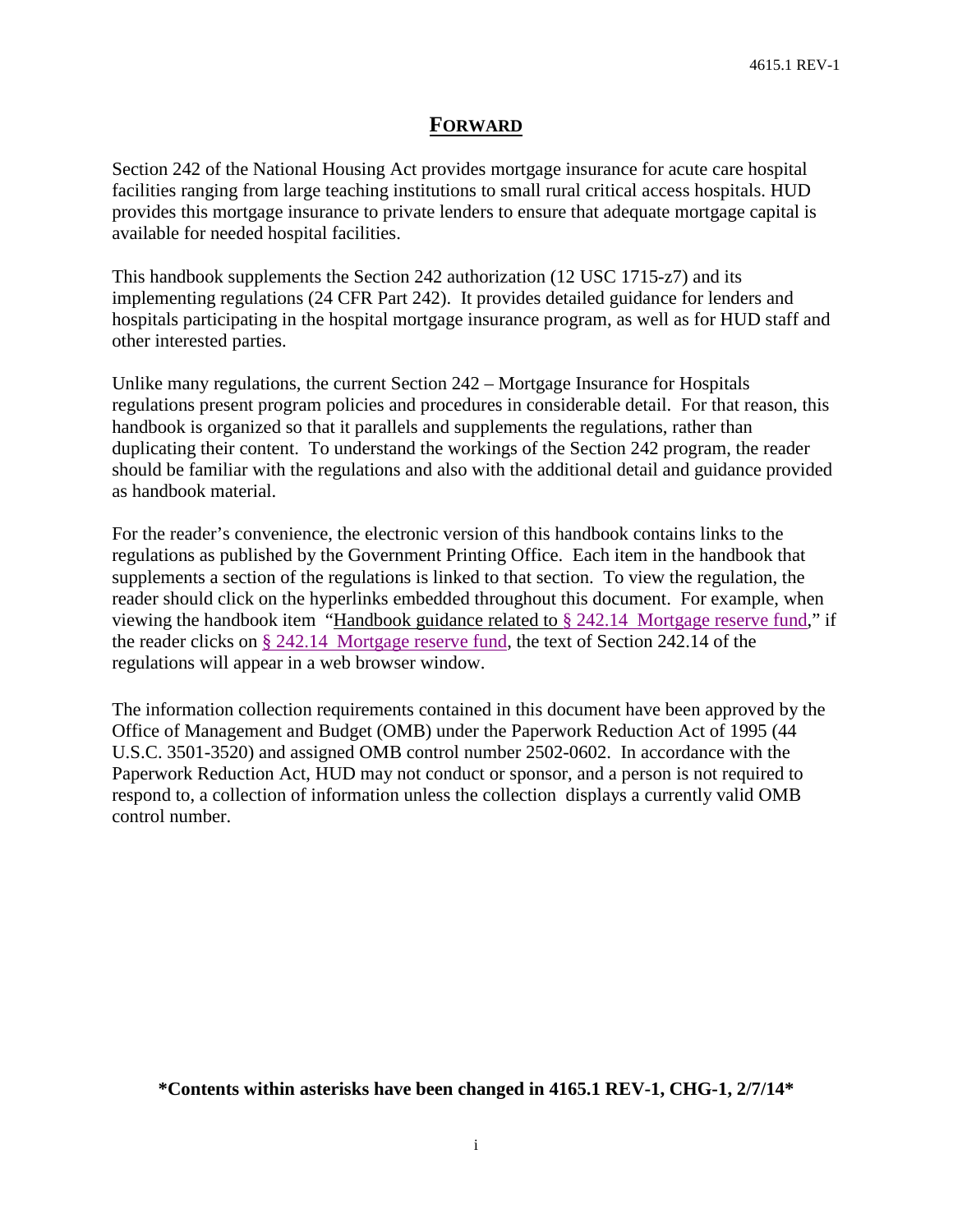4615.1 REV-1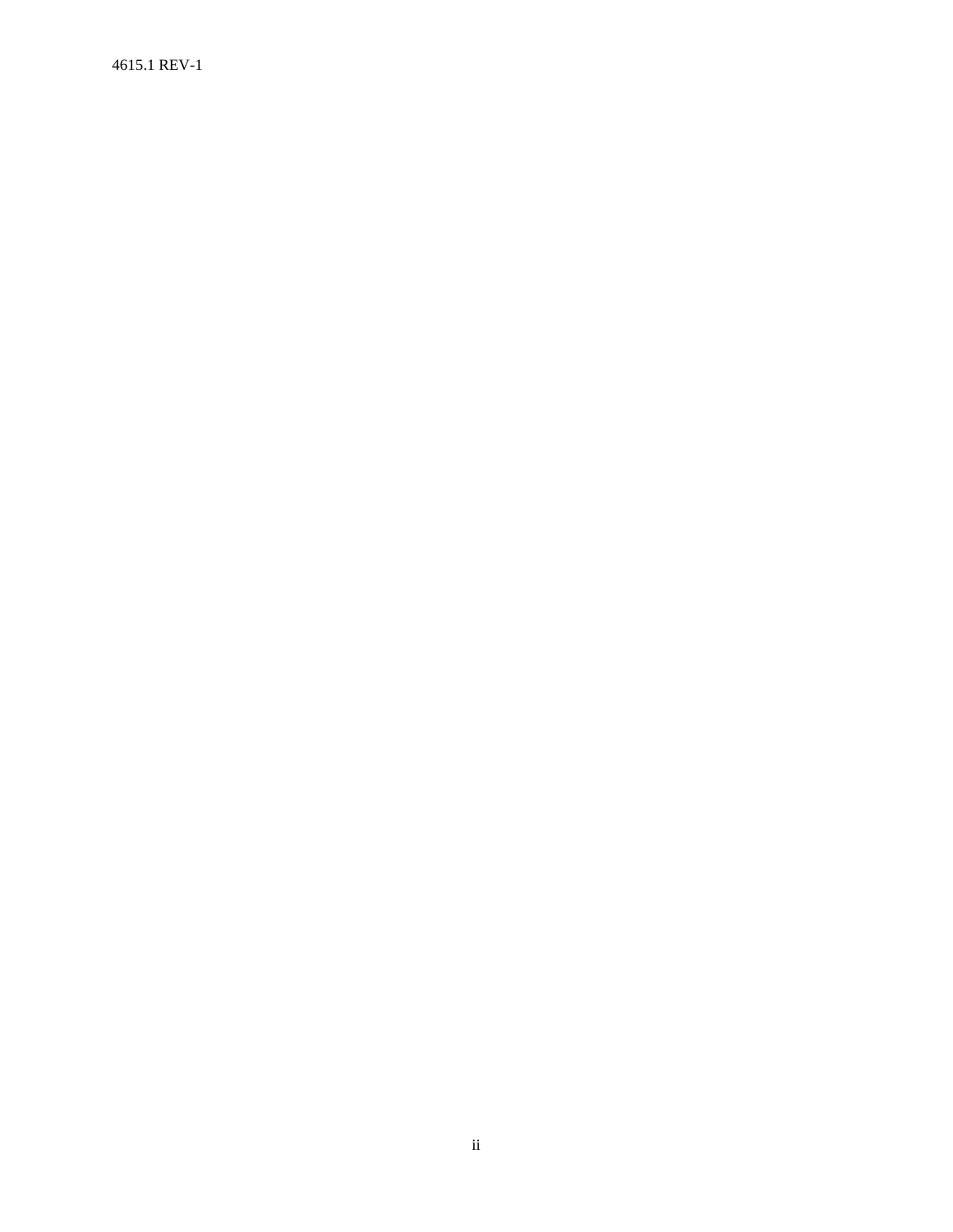## **TABLE OF CONTENTS**

| <b>LIST OF FORMS</b>                                                |                |
|---------------------------------------------------------------------|----------------|
| HANDBOOK GUIDANCE RELATED TO:                                       |                |
| <b>SUBPART A-GENERAL ELIGIBILITY REQUIREMENTS</b>                   | $\overline{2}$ |
| § 242.1 Definitions.                                                | $\overline{2}$ |
| § 242.5 Eligible mortgagees/lenders.                                | 4              |
| § 242.7 Maximum mortgage amounts.                                   | 4              |
| § 242.9 Physician ownership.                                        | 4              |
| § 242.14 Mortgage reserve fund (MRF).                               | 5              |
| § 242.15 Limitation on refinancing existing indebtedness.           | 6              |
| <b>SUBPART B-APPLICATION PROCEDURES AND COMMITMENTS</b>             | 7              |
| § 242.16 Applications.                                              | 7              |
| § 242.16(a)(1) Market Need.                                         | 7              |
| $\S$ 242.16(a)(2) Operating Margin and Debt Service Coverage Ratio. | 7              |
| $$242.16(a)(3)$ Threshold requirements.                             | 7              |
| § 242.16(b) Application contents.                                   | 8              |
| § 242.16(f) Application review.                                     | 9              |
| § 242.17 Commitments.                                               | 9              |
| § 242.22 Maximum fees and charges by mortgagee.                     | 9              |
| § 242.23 Maximum mortgage amounts and cash equity requirements.     | 10             |
| § 242.24 Initial operating costs.                                   | 12             |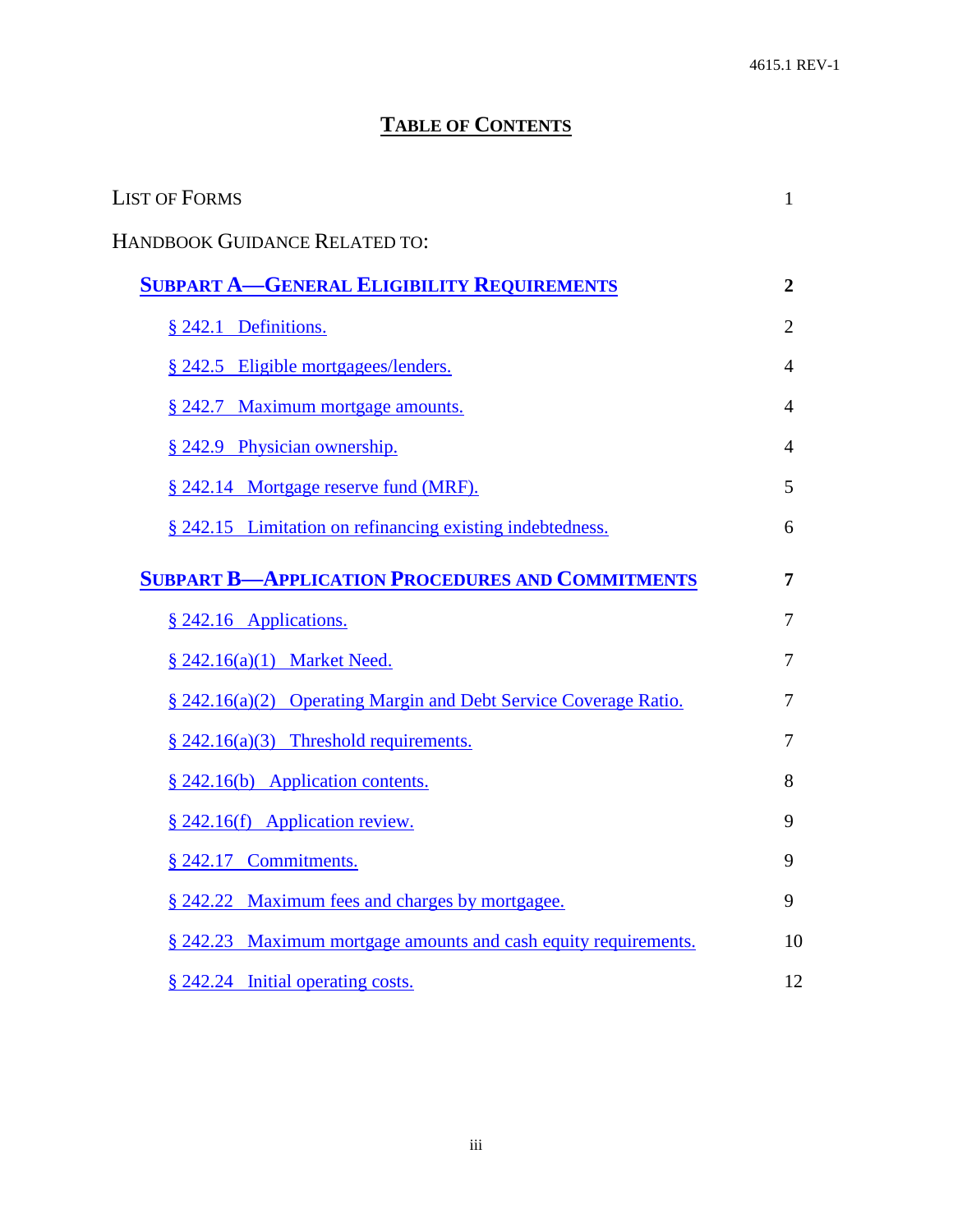| <b>SUBPART C-MORTGAGE REQUIREMENTS</b>                               | 13 |
|----------------------------------------------------------------------|----|
| § 242.27 Maturity.                                                   | 13 |
| § 242.29 Payment requirements.                                       | 13 |
| § 242.33 Covenant for malpractice, fire, and other hazard insurance. | 13 |
| § 242.35 Mortgage lien certifications.                               | 13 |
| <b>SUBPART D-ENDORSEMENT FOR INSURANCE (RESERVED)</b>                | 13 |
| <b>SUBPART E-CONSTRUCTION</b>                                        | 14 |
| § 242.45 Early commencement of work.                                 | 14 |
| § 242.46 Insured advances—building loan agreement.                   | 14 |
| § 242.52 Construction contracts.                                     | 15 |
| <b>SUBPART F-NONDISCRIMINATION AND WAGE RATES</b>                    | 16 |
| § 242.54 Nondiscrimination.                                          | 16 |
| § 242.55 Labor Standards.                                            | 16 |
| <b>SUBPART G-REGULATORY AGREEMENT, ACCOUNTING AND</b>                |    |
| <b>REPORTING, AND FINANCIAL REQUIREMENTS</b>                         | 17 |
| § 242.58 Books, accounts, and financial statements.                  | 17 |
| $§$ 242.61 Management.                                               | 17 |
| <b>SUBPART H-MISCELLANEOUS REQUIREMENTS</b>                          | 18 |
| § 242.72 Leasing of hospital.                                        | 18 |
| § 242.75 Title Requirements.                                         | 18 |
| § 242.77 Liens.                                                      | 18 |
| § 242.89 Supplemental loans                                          | 18 |
| § 242.91 Eligibility of refinancing transactions                     | 19 |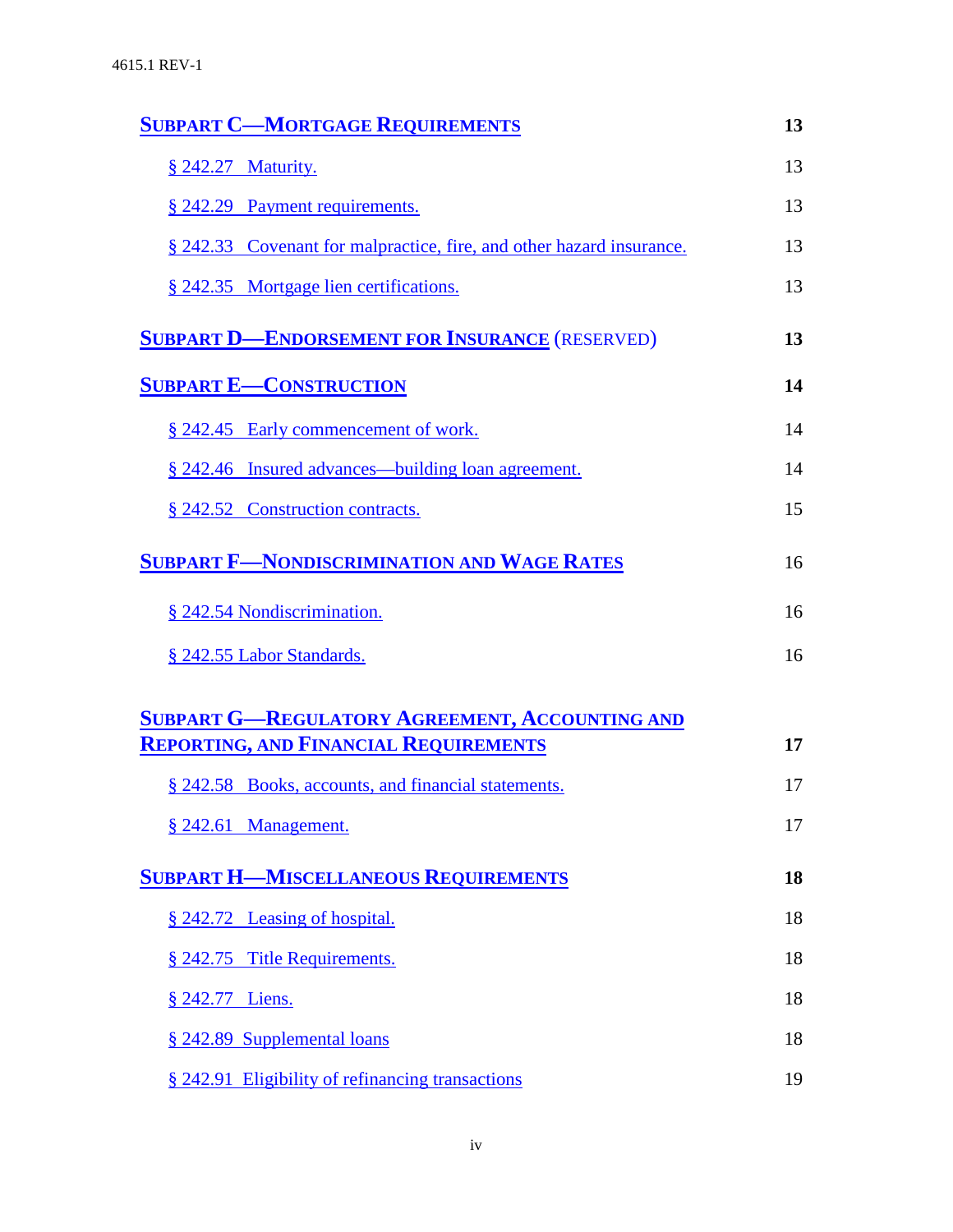#### **APPENDICES**

- **APPENDIX 1** ADJUSTED PATIENT DAYS CALCULATION
- **APPENDIX 2** MORTGAGEABLE AND NON- MORTGAGEABLE COSTS
- **APPENDIX 3** APPLICANT'S GUIDE PRE-APPLICATION
- **APPENDIX 4** APPLICANT'S GUIDE
- **APPENDIX 5** APPLICANT'S GUIDE CRITICAL ACCESS HOSPITALS
- **APPENDIX 6** SECTION 223(A)(7) REFINANCING
- **APPENDIX 7** INSURANCE REQUIREMENTS
- **APPENDIX 8** CONSTRUCTION GUIDE
- **APPENDIX 9** FINANCIAL STATEMENT PRESENTATION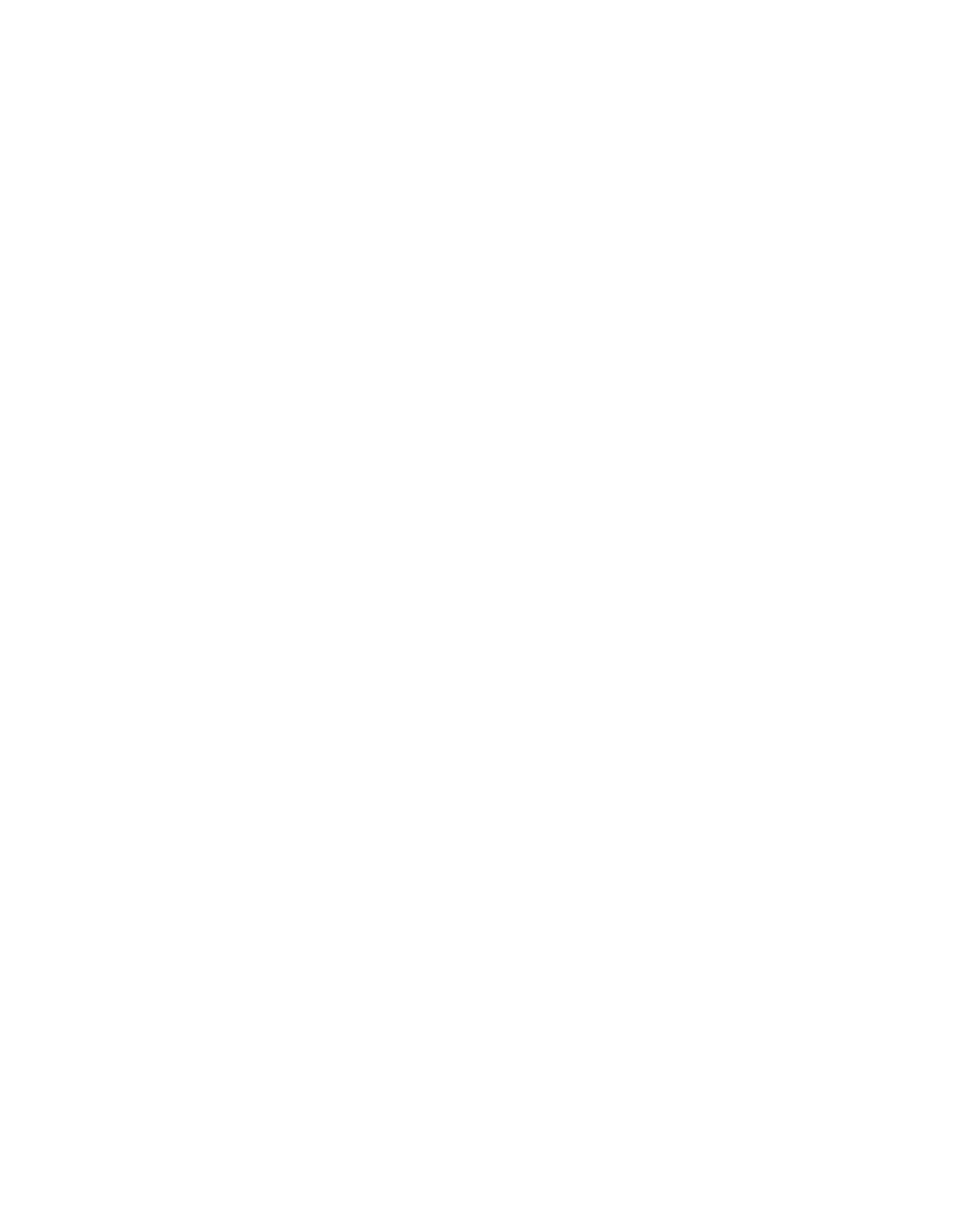## **LIST OF FORMS**

| $HUD-2$                                 | Request for Waiver of Housing Directive                                                                       |
|-----------------------------------------|---------------------------------------------------------------------------------------------------------------|
| <b>HUD-2205A</b>                        | Mortgagor's Cert                                                                                              |
| HUD-2434                                | Mortgagee's Cert                                                                                              |
| <b>HUD-2466-GP</b>                      | <b>GP</b> Reg Agreement                                                                                       |
| HUD-41901                               | Assurance of Compliance                                                                                       |
| HUD-92421                               | <b>MRF</b> Agreement                                                                                          |
| HUD-92422                               | Fin and Stat Data Rpt                                                                                         |
| HUD-92451                               | Financial Record of Mortgage Loan Transaction                                                                 |
| HUD 92453                               | Commitment to Insure Upon Completion                                                                          |
| <b>HUD 92010</b>                        | <b>Equal Employment Opportunity Certification</b>                                                             |
| <b>HUD 92330A</b>                       | <b>Contractor's Certificate of Actual Cost</b>                                                                |
| HUD-92403.1                             | Mortgagor's And Architect's Certificate of Payment                                                            |
| HUD-92403                               | Application for Insurance of Advance of Mortgage Proceeds                                                     |
| HUD-92432                               | <b>Commitment for Insurance of Advances</b>                                                                   |
| <b>HUD 92450-CA</b>                     | <b>Completion Assurance Agreement</b>                                                                         |
| HUD-92452                               | Performance Bond-Dual Obligee                                                                                 |
| HUD-92464                               | Request for Approval of Advance of Escrow Funds                                                               |
| HUD-92466                               | <b>Regulatory Agreement</b>                                                                                   |
| <b>HUD-2576-HF</b>                      | Certificate for Need for Health Facility and Assurance of Enforcement of State                                |
| <b>HUD 92580</b>                        | Maximum Insurable Mortgage                                                                                    |
| HUD-3305                                | Agreement and Certification                                                                                   |
| HUD-4128                                | Environmental Assessment and Compliance Findings                                                              |
| <b>HUD 9250</b>                         | Funds Authorizations for use of Reserve for Replacement or Residual Receipts                                  |
| HUD-91725                               | Opinion by Counsel to the Mortgagor (FHA)                                                                     |
| HUD 92013-OHP                           | Application for Hospital Project Mortgage Insurance                                                           |
| HUD-92023                               | Request For Final Endorsement of Credit Instrument                                                            |
| HUD 92330                               | Mortgagor's Certificate of Actual Cost                                                                        |
| HUD-92415                               | Request For Permission To Commence Construction Prior To Initial<br><b>Endorsement For Mortgage Insurance</b> |
| HUD-92441                               | <b>Building Loan Agreement</b>                                                                                |
| HUD-92447                               | Property Insurance Requirements                                                                               |
| HUD-92248                               | <b>Contractor's Requisition</b>                                                                               |
| HUD-92452A                              | Payment Bond                                                                                                  |
| HUD-92457                               | Surveyor's Report                                                                                             |
| HUD-92476.1                             | <b>Escrow Agreement</b>                                                                                       |
| HUD-2530                                | Previous Part. Form                                                                                           |
| 242.35, Mortgage lien<br>certifications | (Information is provided to HUD in a letter, not a form)                                                      |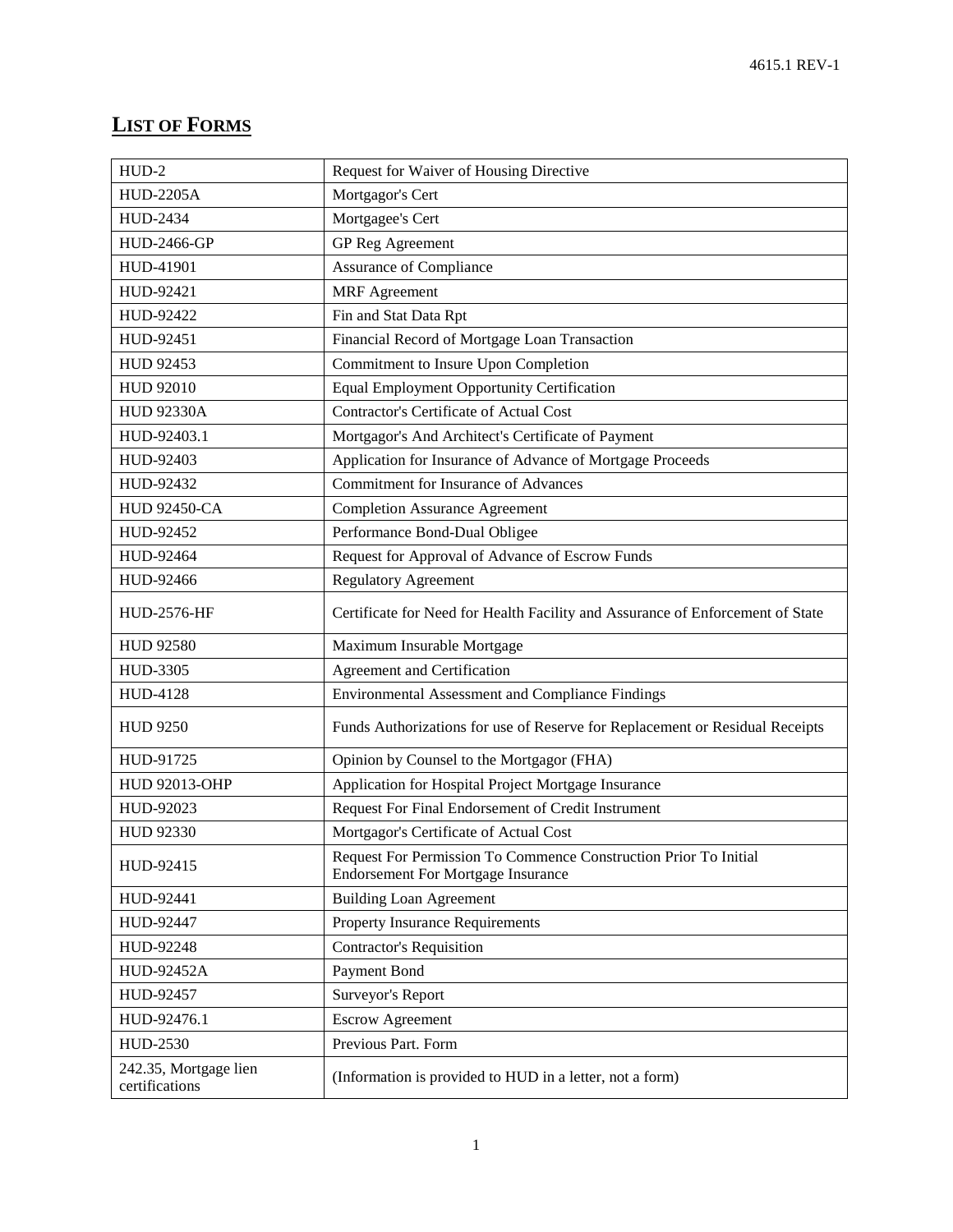#### **[S](http://www.ecfr.gov/cgi-bin/text-idx?SID=6a2ea4601c11768df5381275aea632d0&mc=true&node=pt24.2.242&rgn=div5#sp24.2.242.a)[UBPART](http://www.ecfr.gov/cgi-bin/text-idx?SID=6a2ea4601c11768df5381275aea632d0&mc=true&node=pt24.2.242&rgn=div5#sp24.2.242.a) [A—G](http://www.ecfr.gov/cgi-bin/text-idx?SID=6a2ea4601c11768df5381275aea632d0&mc=true&node=pt24.2.242&rgn=div5#sp24.2.242.a)[ENERAL](http://www.ecfr.gov/cgi-bin/text-idx?SID=6a2ea4601c11768df5381275aea632d0&mc=true&node=pt24.2.242&rgn=div5#sp24.2.242.a) [E](http://www.ecfr.gov/cgi-bin/text-idx?SID=6a2ea4601c11768df5381275aea632d0&mc=true&node=pt24.2.242&rgn=div5#sp24.2.242.a)[LIGIBILITY](http://www.ecfr.gov/cgi-bin/text-idx?SID=6a2ea4601c11768df5381275aea632d0&mc=true&node=pt24.2.242&rgn=div5#sp24.2.242.a) [R](http://www.ecfr.gov/cgi-bin/text-idx?SID=6a2ea4601c11768df5381275aea632d0&mc=true&node=pt24.2.242&rgn=div5#sp24.2.242.a)[EQUIREMENTS](http://www.ecfr.gov/cgi-bin/text-idx?SID=6a2ea4601c11768df5381275aea632d0&mc=true&node=pt24.2.242&rgn=div5#sp24.2.242.a)**

#### **Handbook guidance related to [§ 242.1 Definitions.](http://www.ecfr.gov/cgi-bin/text-idx?SID=6a2ea4601c11768df5381275aea632d0&mc=true&node=pt24.2.242&rgn=div5#se24.2.242_11)**

- 1. Terms defined in Section 242.1 have the same meaning in this handbook.
- 2. Handbook guidance related to the definition of *Hospital*.

Section 242.1 defines *Hospital*, in part, as a facility:

*(2) Where not more than 50 percent of the total patient days during any year are customarily assignable to the categories of chronic convalescent and rest, drug and alcoholic, epileptic, mentally deficient, mental, nervous and mental, and tuberculosis, except that the 50 percent patient day restriction does not apply to Critical Access Hospitals (hospitals designated as such under the Medicare Rural Hospital Flexibility Program) between January 28, 2008 and July 31, 2011.* 

Because much patient care that hospitals once provided on an inpatient basis is now provided as outpatient hospital care, some acute care hospitals that also provide skilled nursing, psychiatric, or rehabilitative care have found themselves ineligible for the Section 242 program when only inpatient days were used to determine if this definition was met. Because exclusion of acute care hospitals was not intended by the statute, and in recognition of changes in the practice of medicine that have occurred over the years, HUD allows the use of an adjusted patient day calculation that takes into account the acute care provided on an outpatient basis. Refer to **APPENDIX 1** for the recommended methodology for calculating adjusted patient days.

3. Handbook guidance related to the definition of *Mortgagee.* 

Section 242.1 defines *Mortgagee* as *the applicant for insurance or the original lender under a mortgage.* Although this is the way *mortgagee* is used in most cases, the full definition in the statute is:

*…the original lender under a mortgage, and its successors and assigns, and includes the holders of credit instruments issued under a trust mortgage or deed of trust pursuant to which such holders act by and through a trustee therein named.*

The full definition becomes important because Ginnie Mae can become a mortgagee if it extinguishes an issuer's interest in the mortgage(s) backing a Ginnie Mae security.

4. Handbook guidance related to the definitions of *Operating revenue* and *Non-operating revenue*.

HUD evaluates the source, reliability, and consistency of revenue sources when determining whether a particular source of revenue is *operating revenue* or *non-operating revenue*. If a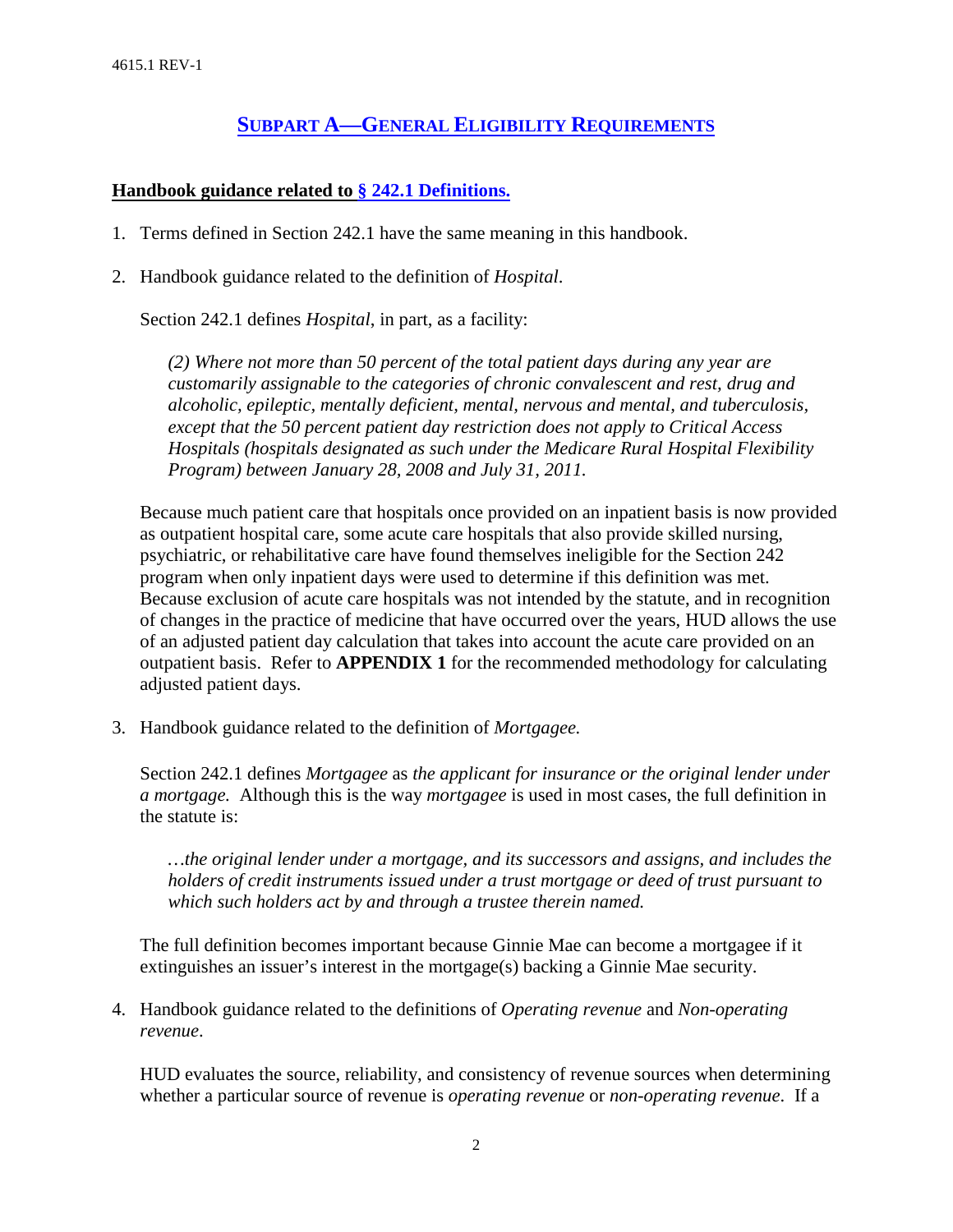source of revenue has been reliably received and is expected to be received in the future, or if the revenue source was accompanied by a corresponding operating expense recorded on the income statement, that source of revenue is generally considered operating.

If the hospital is the recipient of revenue support (tax revenues, revenues from state-wide hospital assessments, or appropriations), HUD evaluates the history, nature, and authority for the support to make the determination. If the support was reliably received, and in HUD's judgment will likely continue to be received for the length of the proposed mortgage term, the support will be considered operating revenue. A strong indication that the support will continue to be received includes the presence of legal barriers that prevent revocation of the support.

In unusual circumstances, HUD may determine that revenue from grants, contributions, or affiliate relationships may be considered operating revenue. Demonstration that the revenue has been reliably received and will continue to be received is also necessary for HUD to make this determination.

5. Terms not found in Section 242.1 are defined below:

*Facility* means a hospital or hospitals owned by a single entity and located on a single site or multiple sites within one local community (as determined by the Secretary), Core Based Statistical Area  $(CBSA)^1$  $(CBSA)^1$ , or State.

*Fixed Equipment* refers to any major equipment fixed to the building structure or any integral part of the building structure.

*Moveable Equipment* means moveable major items not fixed to the building structure.

*Not-for-profit Facility* means a facility which is owned and operated by one or more not-forprofit corporations or associations, or foundations, no part of the net earnings of which inures, or may lawfully inure, to the benefit of any private shareholder or individual.

*Proprietary Facility* means a facility which is owned and operated by a corporation, partnership, trust, or individual or any other qualified legal entity which is not a not-for-profit corporation or a governmental entity.

*Site* means the tract or plot of land on which the facility is or will be located and which is defined in the approved application.

*Special Tax Assessment* means a charge that a unit of government assesses against a real estate owner for certain public projects that provide a benefit to the owner. Examples are installation of water and sewer lines and streets.

<span id="page-10-0"></span><sup>&</sup>lt;sup>1</sup> A Core Based Statistical Area is a U.S. geographic area defined by the Office of Management and Budget based around an urban center of at least 10,000 people and adjacent areas that are socioeconomically tied to the urban center by commuting.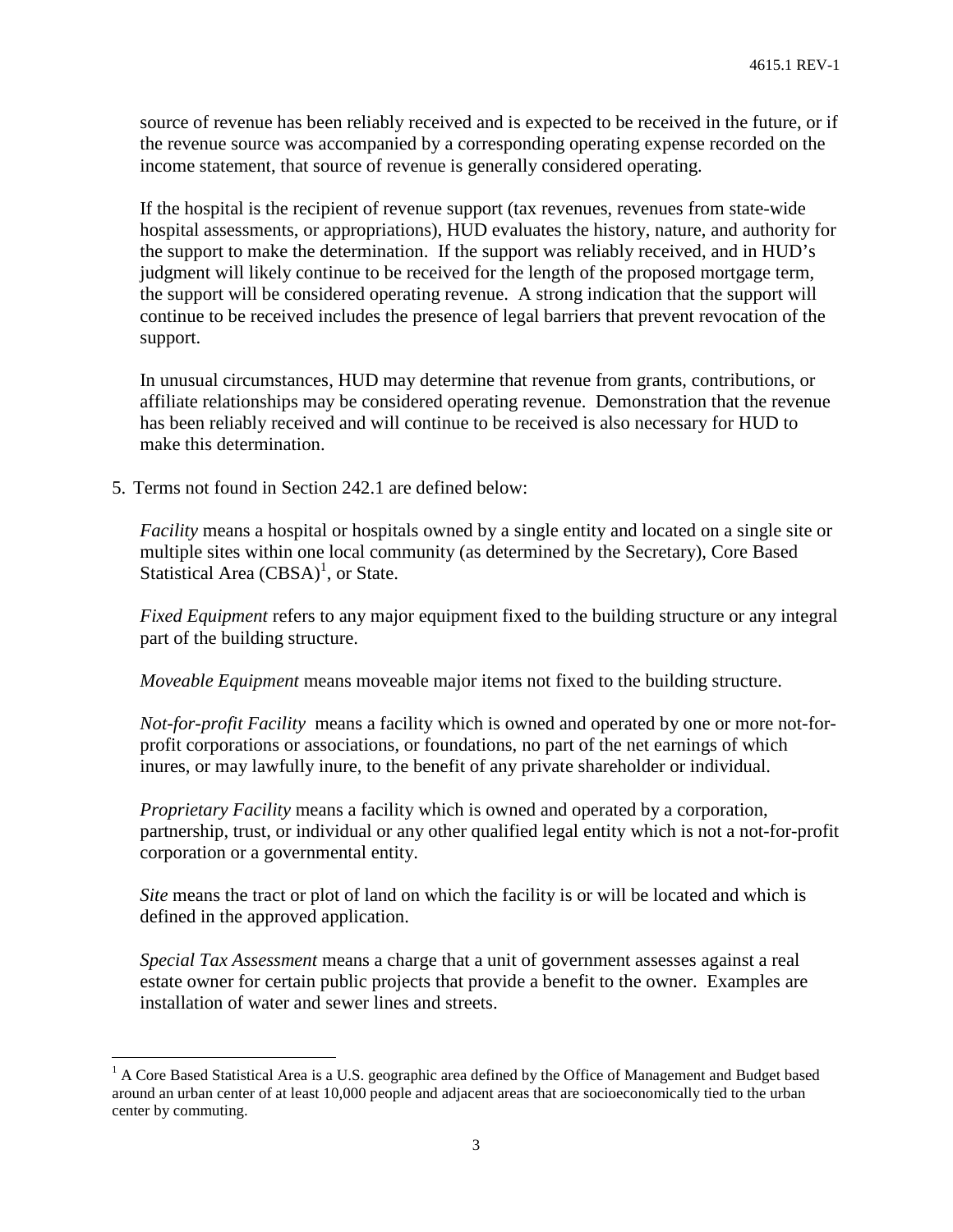*Sponsor* means the organization or entity that initiates and promotes the development of the facility. The sponsor may qualify as the mortgagor, or it may set up a separate entity for the purpose of qualifying as a mortgagor.

*Total Estimated Project Cost* means the sum of the estimated hard costs and the soft costs that are normally allowable in a Section 242 loan.

*Total Estimated Replacement Cost* means the total of (a) the Total Estimated Project Cost, (b) the fair market value of existing land and the replacement cost of existing improvements thereon, and (c) the fair market value of land and the replacement cost of improvements thereon of property to be acquired.

#### **Handbook guidance related to [§ 242.5 Eligible mortgagees/lenders.](http://www.ecfr.gov/cgi-bin/text-idx?SID=6a2ea4601c11768df5381275aea632d0&mc=true&node=pt24.2.242&rgn=div5#se24.2.242_15)**

As part of an application for Section 242 mortgage insurance, lenders must certify that:

- 1. They are an FHA Multifamily approved lender; and
- 2. At least one member of the financing team has submitted a successful Section 242 application in the past OR at least one member of the financing team has completed FHAprovided Section 242 lender training OR the lender has at least one member of the financing team that has viewed, in its entirety, the training videos and materials available on the Section 242 program's website.

#### **Handbook guidance related to [§ 242.7 Maximum mortgage amounts.](http://www.ecfr.gov/cgi-bin/text-idx?SID=6a2ea4601c11768df5381275aea632d0&mc=true&node=pt24.2.242&rgn=div5#se24.2.242_17)**

See also §242.15 and §242.23.

#### **Handbook guidance related to [§ 242.9 Physician ownership.](http://www.ecfr.gov/cgi-bin/text-idx?SID=6a2ea4601c11768df5381275aea632d0&mc=true&node=pt24.2.242&rgn=div5#se24.2.242_19)**

- 1. Any application for Section 242 mortgage insurance which includes any physician-controlled organization to own, operate, or control a hospital will be considered as incomplete unless it includes an advisory legal opinion from outside counsel acceptable to HUD. The counsel rendering the opinion should be experienced in rendering opinions on Section 1128B [42 U.S.C. 1320a-7b] (the Anti-Kickback Statute), Section 1877 [42 U.S.C. 1395nn] (the Federal Physician Self-Referral Prohibition Act, commonly referred to as the "Stark Act"), and 42 CFR Part 1001 (Program Integrity – Medicare and State Healthcare Programs). The opinion should be submitted at the preliminary review phase and should state that the project will be in compliance with the Anti-Kickback Statute and the Federal Physician Self-Referral Prohibition Act.
- 2. At any time during the application or pre-application review process, the HUD Account Executive may require that the Applicant also obtain an Advisory Opinion from the Office of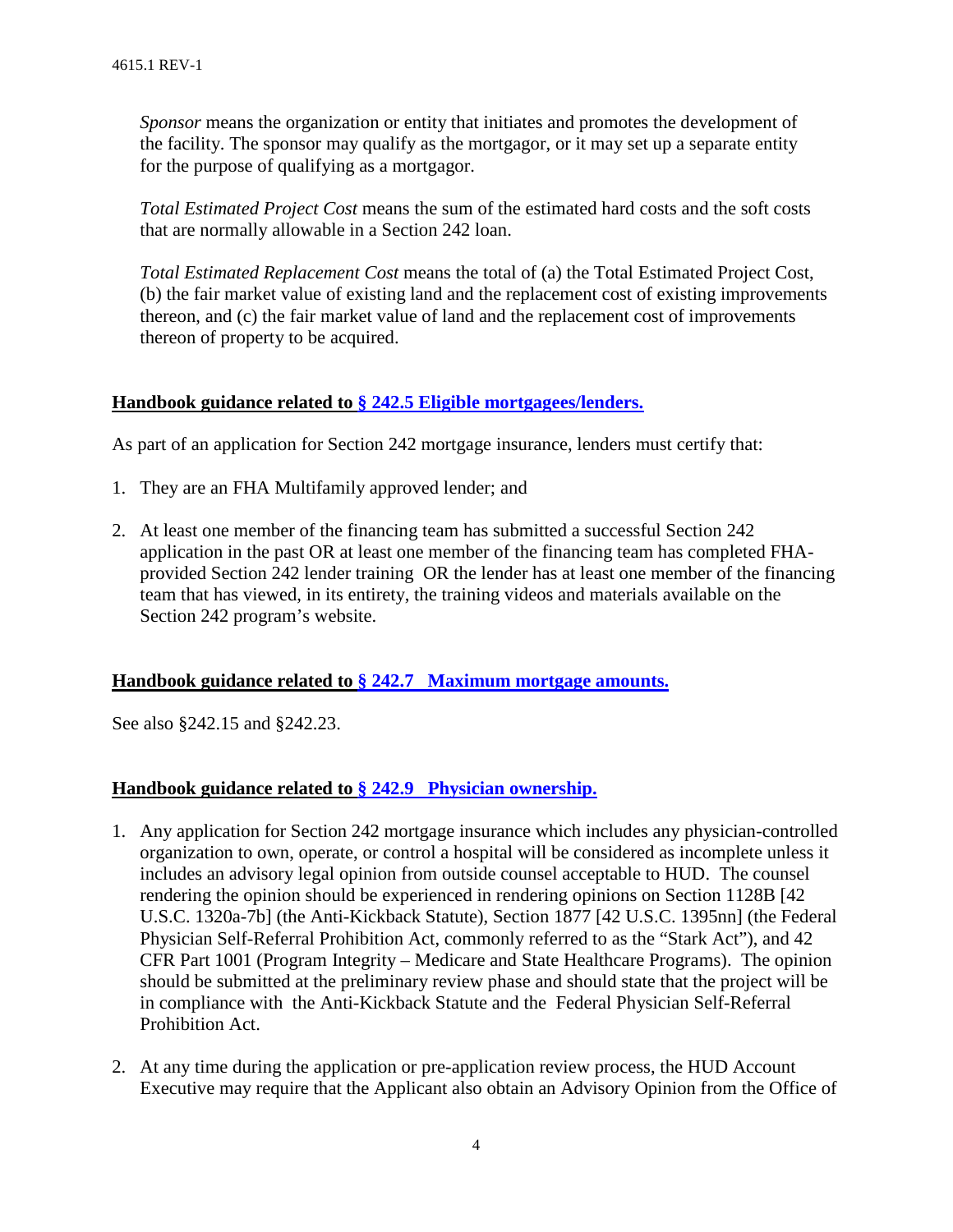Inspector General, Department of Health and Human Services, indicating approval of the proposed organizational structure.

#### **Handbook guidance related to [§ 242.14 Mortgage reserve fund \(MRF\).](http://www.ecfr.gov/cgi-bin/text-idx?SID=6a2ea4601c11768df5381275aea632d0&mc=true&node=pt24.2.242&rgn=div5#se24.2.242_114)**

- 1. Holder. The MRF shall be held by the mortgagee of record or by a trustee that is acceptable to the mortgagee and HUD.
- 2. Contributions. Mortgagors are required to make contributions to the MRF on a quarterly basis, unless the mortgagor receives cost-based reimbursement, in which case monthly contributions are required.
- 3. Mortgage Reserve Fund Agreement and Schedule. Included in Supplement 13 of **APPENDIX 4 (**Applicant's Guide) and **APPENDIX 5** (Applicant's Guide for Critical Access Hospitals).
- 4. Section 242/223(a)(7) loans. A reduction in the monthly payments as a result of a Section  $223(a)(7)$  refinancing or other causes shall not cause a distribution of already held fund balances from the existing MRF. If the MRF is not funded at the full two years of debt service level based on the new debt service payment schedule at endorsement of the Section  $223(a)(7)$  loan, then future funding shall be based so as to result in one full year of funding based on the new payment schedule five years from commencement of amortization of the original note and two full years of debt service based on the new payment schedule ten years from commencement of amortization of the original note according to a schedule established by HUD, unless HUD determines that a different schedule of contributions is appropriate based on the mortgagor's risk profile, reimbursement structure, or other characteristics.
- 5. Pre-funding. Based on the mortgagor's risk profile, reimbursement structure, or other characteristics, HUD may require that the mortgagor pre-fund a portion of the mortgage reserve fund as a condition for issuance of a mortgage insurance commitment. When considering this option, HUD will weigh the mortgagor's ability to pre-fund the MRF (measured by its unrestricted cash balance and projected cash flows) against other risk factors that impact the mortgagor's ability to achieve the revenue and volume projections necessary to meet future debt service payments.
- 6. Equipment Replacement Reserve Fund for Proprietary Facilities
	- a. The Mortgagor shall establish an Equipment Replacement Reserve Fund (ERRF) as a trust fund with the Mortgagee or a banking institution acceptable to HUD.
	- b. The Mortgagor shall pay into the fund ten percent per annum of the equipment included in the Total Replacement Cost as listed on FHA-Form 2264-HOSP (Maximum Insurable Mortgage). The ten percent per annum amount will be adjusted at final endorsement based upon the actual value of the equipment included in the insured loan.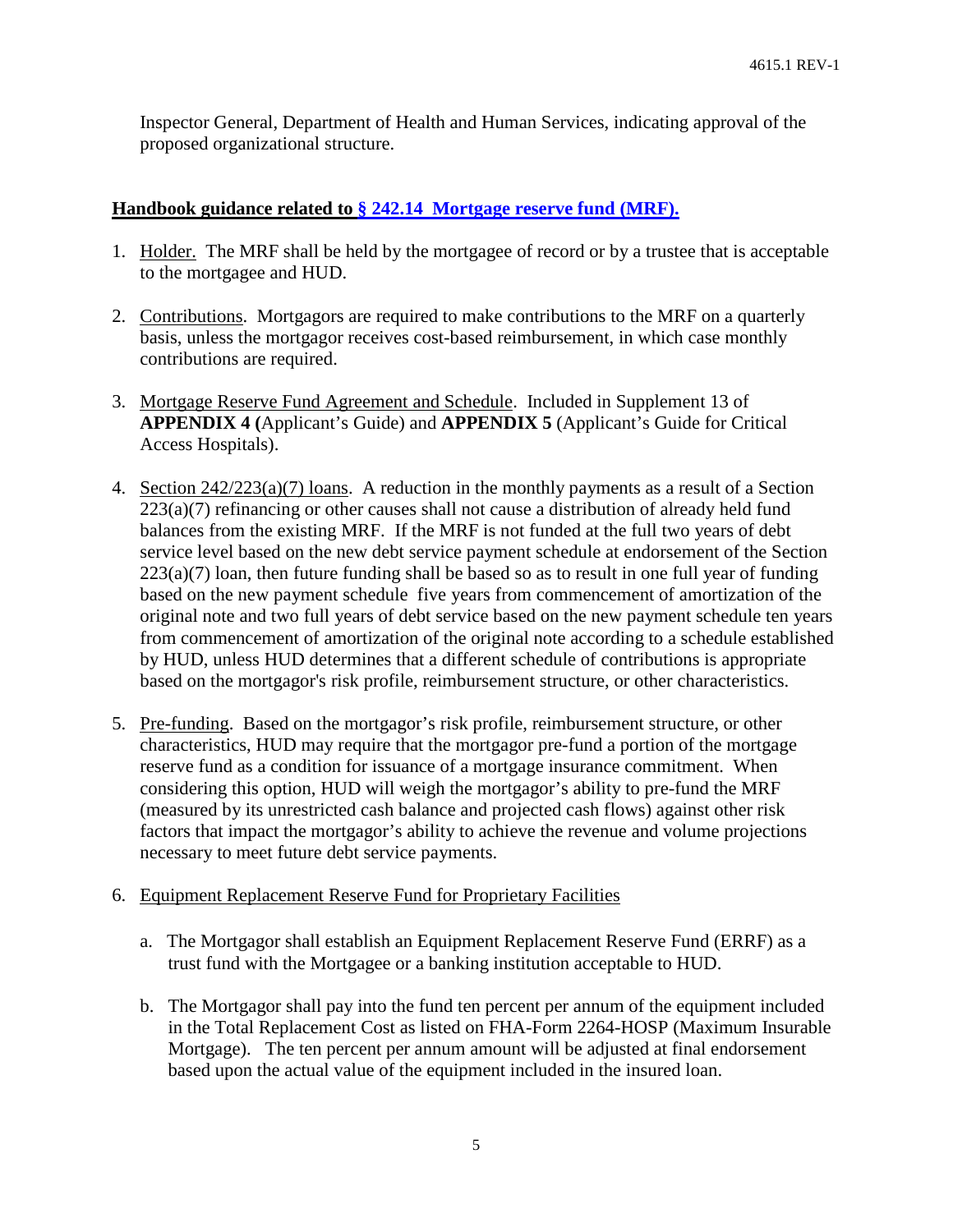- c. Funds may be drawn out of the ERRF for the purchase of fixed and/or major moveable equipment for the insured project and/or to make payments on equipment financed by capital leases, loans, or installment purchase contracts.
- d. In the event of a default in the terms of the Mortgage, or in order to avoid a default, HUD may apply or authorize the application of the balance in the ERRF as a recovery against insurance benefits paid by HUD or to apply for any other purposes which HUD may determine necessary to reduce its insurance liabilities as insurer of the Note and the Mortgage.
- e. Unless notified by HUD that HUD approval is required, Mortgagor may withdraw funds for the purchase of fixed and/or major moveable equipment upon submission to HUD of appropriate supporting documentation evidencing the purchase of equipment. Such documentation shall be verified as part of the annual audit.

#### **Handbook guidance related to [§ 242.15 Limitation on refinancing existing indebtedness.](http://www.ecfr.gov/cgi-bin/text-idx?SID=6a2ea4601c11768df5381275aea632d0&mc=true&node=pt24.2.242&rgn=div5#se24.2.242_115)**

- 1. For Section 242 loans, no more than 50 percent of the hard costs may be for equipment and furnishings. However, this restriction does not apply to loans insured under Section 241, Section 242 pursuant to Section 223(f), or Section 242 pursuant to Section 223(a)(7).
- 2. If existing indebtedness to be refinanced is integrated with an interest rate swap, the cost of terminating that swap may be a mortgageable use of mortgage proceeds, within the limitations found in **APPENDIX 2**.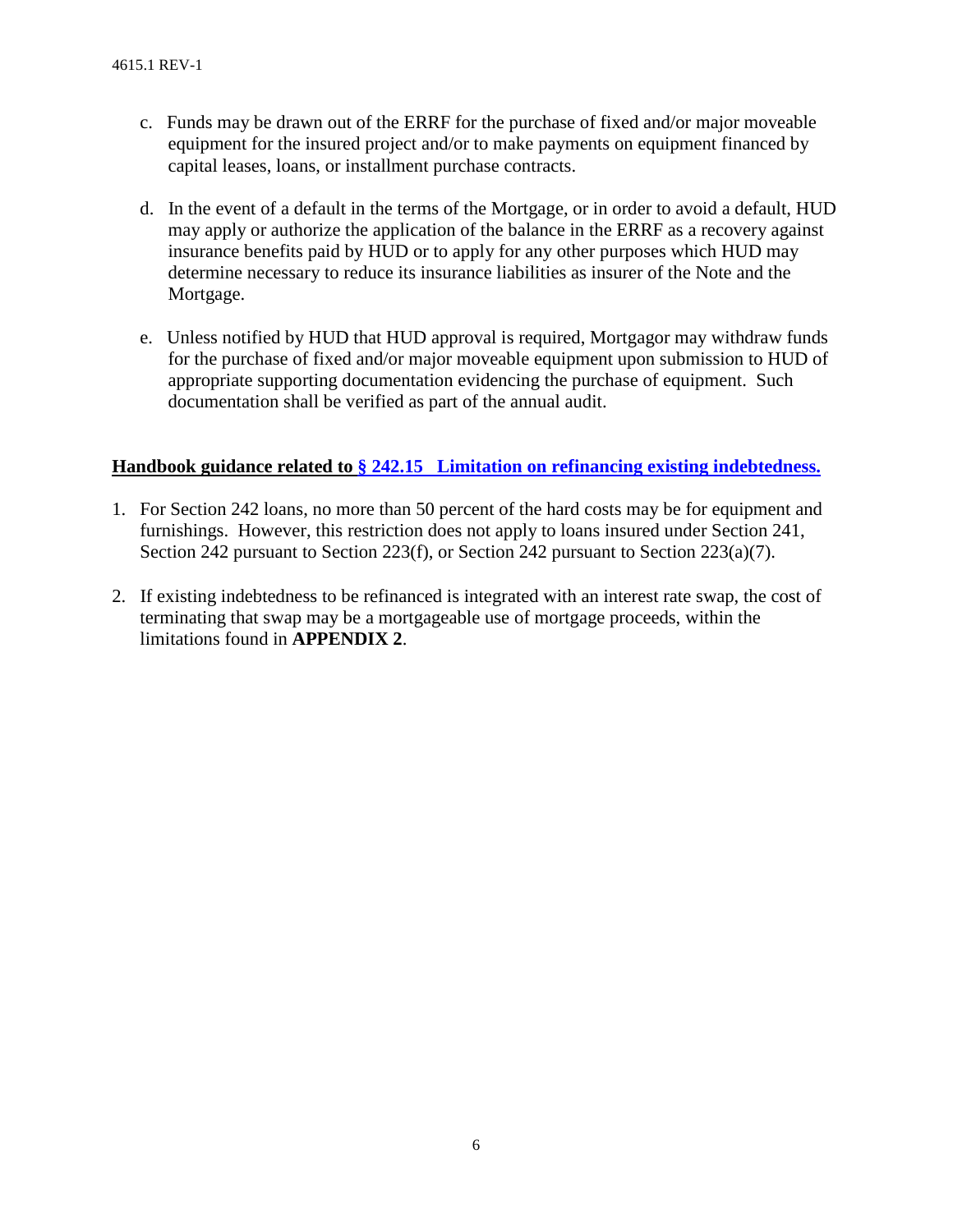#### **[S](http://www.ecfr.gov/cgi-bin/text-idx?SID=6a2ea4601c11768df5381275aea632d0&mc=true&node=pt24.2.242&rgn=div5#sp24.2.242.b)[UBPART](http://www.ecfr.gov/cgi-bin/text-idx?SID=6a2ea4601c11768df5381275aea632d0&mc=true&node=pt24.2.242&rgn=div5#sp24.2.242.b) [B—A](http://www.ecfr.gov/cgi-bin/text-idx?SID=6a2ea4601c11768df5381275aea632d0&mc=true&node=pt24.2.242&rgn=div5#sp24.2.242.b)[PPLICATION](http://www.ecfr.gov/cgi-bin/text-idx?SID=6a2ea4601c11768df5381275aea632d0&mc=true&node=pt24.2.242&rgn=div5#sp24.2.242.b) [P](http://www.ecfr.gov/cgi-bin/text-idx?SID=6a2ea4601c11768df5381275aea632d0&mc=true&node=pt24.2.242&rgn=div5#sp24.2.242.b)[ROCEDURES AND](http://www.ecfr.gov/cgi-bin/text-idx?SID=6a2ea4601c11768df5381275aea632d0&mc=true&node=pt24.2.242&rgn=div5#sp24.2.242.b) [C](http://www.ecfr.gov/cgi-bin/text-idx?SID=6a2ea4601c11768df5381275aea632d0&mc=true&node=pt24.2.242&rgn=div5#sp24.2.242.b)[OMMITMENTS](http://www.ecfr.gov/cgi-bin/text-idx?SID=6a2ea4601c11768df5381275aea632d0&mc=true&node=pt24.2.242&rgn=div5#sp24.2.242.b)**

#### **Handbook guidance related to [§ 242.16 Applications.](http://www.ecfr.gov/cgi-bin/text-idx?SID=6a2ea4601c11768df5381275aea632d0&mc=true&node=pt24.2.242&rgn=div5#se24.2.242_116)**

See:

**APPENDIX 3** – APPLICANT'S GUIDE – PRE-APPLICATION

**APPENDIX 4** – APPLICANT'S GUIDE

**APPENDIX 5** – APPLICANT'S GUIDE – CRITICAL ACCESS HOSPITALS

#### **Handbook guidance related to [§ 242.16\(a\)\(1\) Market Need.](http://www.ecfr.gov/cgi-bin/text-idx?SID=6a2ea4601c11768df5381275aea632d0&mc=true&node=pt24.2.242&rgn=div5#se24.2.242_116)**

Proposals to insure start-up hospitals must demonstrate a market need for the facility during the Preliminary Review as described in 24 CFR 242.16(a)(4) using the factors described in § 242.16(a)(1)(ii). HUD performs an independent review of market need based upon the information submitted by the lender, demographic projections in the Service Area (as defined in 24 C.F.R. 242.1), and competing hospital utilization and capacity. Without a determination of market need by HUD, an application will not be approved. Section 242 mortgage insurance will support start-up hospitals only if HUD determines that the Lender has provided a compelling justification that the market area is underserved by existing hospitals, the new facility will correct this deficiency, and the proposed hospital will possess the financial and other resources necessary to meet debt service payments on the proposed mortgage.

#### **Handbook guidance related to [§ 242.16\(a\)\(2\) Operating Margin and Debt Service Coverage](http://www.ecfr.gov/cgi-bin/text-idx?SID=6a2ea4601c11768df5381275aea632d0&mc=true&node=pt24.2.242&rgn=div5#se24.2.242_116)  [Ratio.](http://www.ecfr.gov/cgi-bin/text-idx?SID=6a2ea4601c11768df5381275aea632d0&mc=true&node=pt24.2.242&rgn=div5#se24.2.242_116)**

Regarding **§ 242.16(a)(2)(ii)**: In cases of refinancing at a lower interest rate, HUD may authorize the use of the projected debt service requirement in lieu of the historical debt service in calculating not only the debt service coverage ratios for each of the prior 3 years, as provided in the rule, but also in calculating the operating margins for each of the prior 3 years.

#### **Handbook guidance related to [§ 242.16\(a\)\(3\) Threshold requirements.](http://www.ecfr.gov/cgi-bin/text-idx?SID=6a2ea4601c11768df5381275aea632d0&mc=true&node=pt24.2.242&rgn=div5#se24.2.242_116)**

1. Regarding **§ 242.16(a)(3)(iv)**: The applicant's response to the Applicant Data Request (described in **APPENDIX 3**) should provide sufficient information about the level of service the hospital provides to its Service Area as defined in 24 CFR § 242.1 to enable HUD to reach a conclusion, in which case no further analysis will be required of the applicant. However, in some cases, following its review of the response to the Applicant Data Request, HUD may request additional, service-specific information in order to reach a conclusion.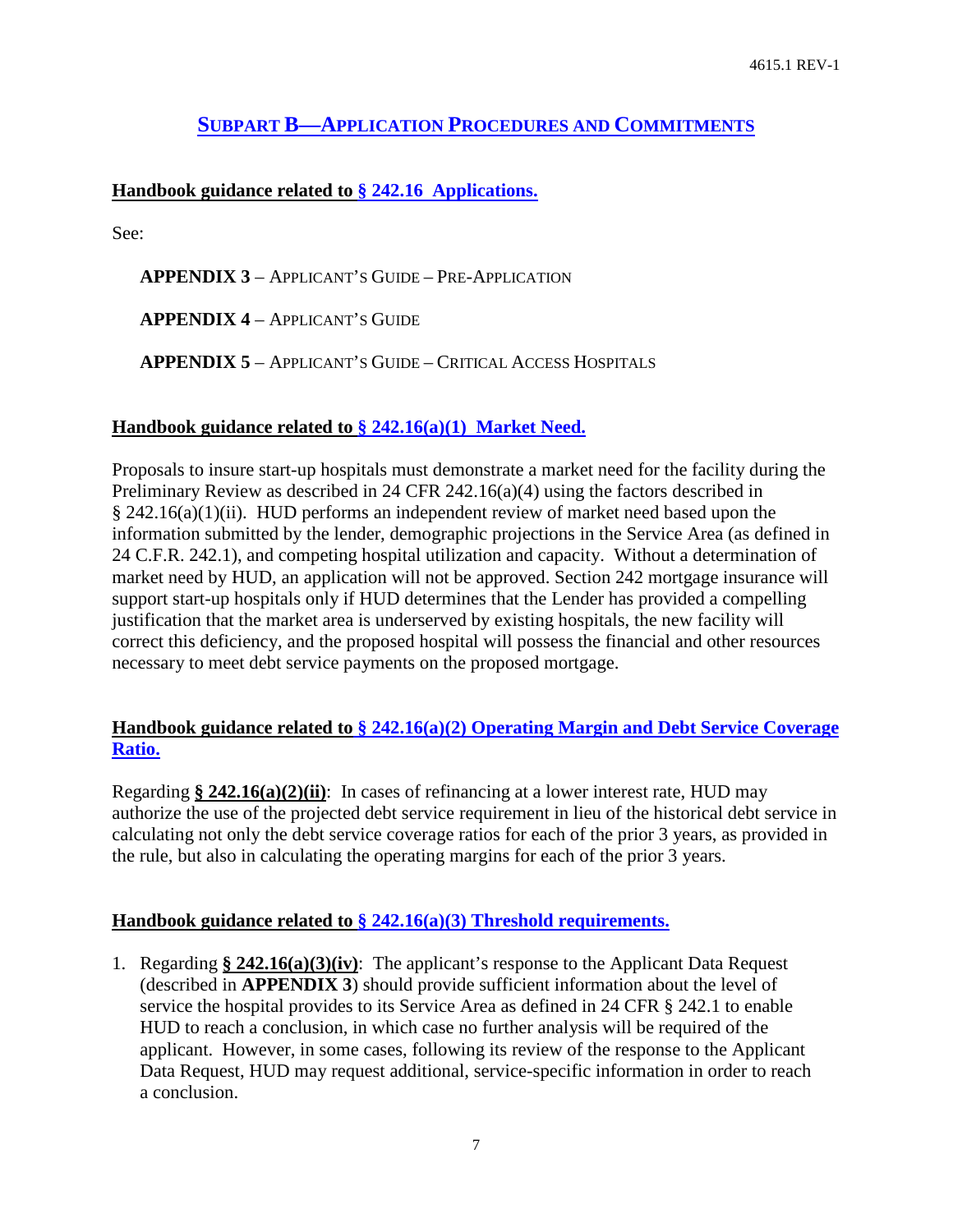- 2. Regarding **§ 242.16(a)(3)(vi)(A)**: To meet this criterion, HUD will accept a certification from the lender that there are limited comparable affordable financing vehicles available to the hospital. The certification should be accompanied by documentation describing alternatives to the Section 242/223(f) program, and discussing why those financing options are not appropriate. This certification is required as part of a Preliminary Review submission.
- 3. Regarding **§ 242.16(a)(3)(vi)(B)**: To meet this requirement, HUD will accept a certification from the lender that 3 of 7 criteria in the regulation are met. This certification is required as part of a Preliminary Review submission. HUD conducts a reasonableness review of the certifications and accompanying documentation prior to issuing a Preliminary Review Letter as defined in 24 CFR 242.1. See the Section 242/223(f) Supplement in the Pre-Application Guide, **APPENDIX 3**.

#### **Handbook guidance related to [§ 242.16\(b\) Application contents.](http://www.ecfr.gov/cgi-bin/text-idx?SID=6a2ea4601c11768df5381275aea632d0&mc=true&node=pt24.2.242&rgn=div5#se24.2.242_116)**

- 1. Regarding **§ 242.16(b)(5)** Section 242/223(f) and Section 241 applications: HUD will determine if the study is required to address market need and if there is a requirement to involve a certified public accounting (CPA) firm in the feasibility study. HUD will make these determinations based on the Preliminary Review and the Pre-application Meeting.
	- a. If HUD finds that evidence of a market need for the facility is clear and convincing, based on its analysis of the information provided in response to the Applicant Data Request and any other information obtained, no further study of market need may be required of the applicant.
	- b. HUD's decision on whether or not there is a requirement to involve a CPA firm in the financial feasibility study will be based on the degree to which the underwriting of the mortgage insurance application depends upon assumed changes in future revenues, expenses, and market share. In the case of a pure refinancing (or a refinancing including only a small component of limited rehabilitation) for a hospital that is in a stable market environment, HUD may determine that there is not a need for an opinion from a CPA firm regarding management's assumptions underlying financial projections. If the proposed limited rehabilitation (or substantial rehabilitation in the case of a Section 241 proposal) involves addition or expansion of services and/or if significant changes are projected in future revenues, expenses, or market share, HUD may determine that such an opinion is needed.
	- c. HUD's determinations will be communicated to the applicant following the Preapplication Meeting.
	- d. See **APPENDIX 6** for guidance on Section 223(a)(7) applications.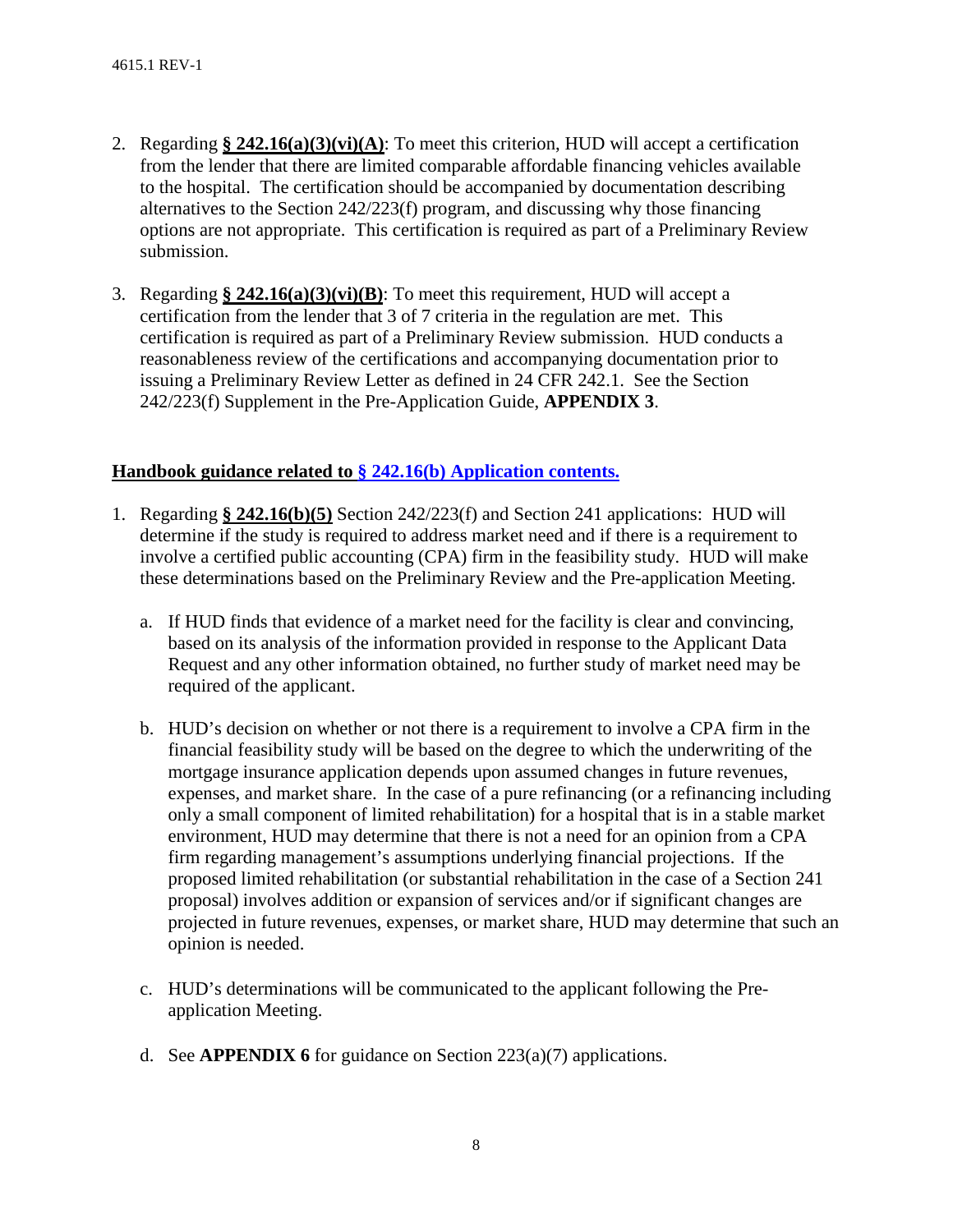#### **Handbook guidance related to [§ 242.16\(f\) Application review.](http://www.ecfr.gov/cgi-bin/text-idx?SID=6a2ea4601c11768df5381275aea632d0&mc=true&node=pt24.2.242&rgn=div5#se24.2.242_116)**

This paragraph provides that:

*HUD shall…evaluate any other factors, including but not limited to risk to the Insurance Fund, that should be considered in determining if the application for mortgage insurance should be approved.* 

The review will include an examination of the hospital's relationship with, and the financial strength of, corporate parents and affiliates, and the risks that these relationships may present to the credit worthiness of the mortgagor. Applicants are cautioned that one of the factors that HUD will consider in evaluating risk to the insurance fund is loan-to-replacement cost (often referred to as loan-to-value or LTV). Higher LTV ratios increase the risk of losses to the insurance fund should a claim occur.

#### **Handbook guidance related to [§ 242.17 Commitments.](http://www.ecfr.gov/cgi-bin/text-idx?SID=6a2ea4601c11768df5381275aea632d0&mc=true&node=pt24.2.242&rgn=div5#se24.2.242_117)**

- 1. \*The mortgagee is responsible for ensuring that Deposit Account Control agreements (DACA)s are in place at closing for all depository accounts that control the mortgagor's operating revenues and expenditures. (Note: DACA are not required for trust accounts such as the Mortgage Reserve Fund.) The mortgagee is also responsible for ensuring that UCC liens are filed and that all collateral for the HUD-insured loan is securitized for the life of the mortgage.\*
- 2. Commencement of amortization is to begin no later than the  $1<sup>st</sup>$  day of the  $3<sup>rd</sup>$  month following project completion based on the substantial completion date in the construction contract.
- 3. Commitments for loans pursuant to Section 223(a)(7). **See APPENDIX 6**.

#### **Handbook guidance related to [§ 242.22 Maximum fees and charges by mortgagee.](http://www.ecfr.gov/cgi-bin/text-idx?SID=6a2ea4601c11768df5381275aea632d0&mc=true&node=pt24.2.242&rgn=div5#se24.2.242_122)**

- 1. The mortgagee is permitted to obtain reimbursement from the mortgagor for the application, commitment and inspection fees paid to HUD. In addition, it may collect from the mortgagor an initial service charge and a permanent financing fee.
	- a. In cases that do not involve bonds, the maximum combined Initial Service Charge and Permanent Financing Fee that the mortgagee is permitted to include in the insured loan is 3.5%, consisting of:
		- (1) A maximum Initial Service Charge of 2% of the original principal amount of the Mortgage, and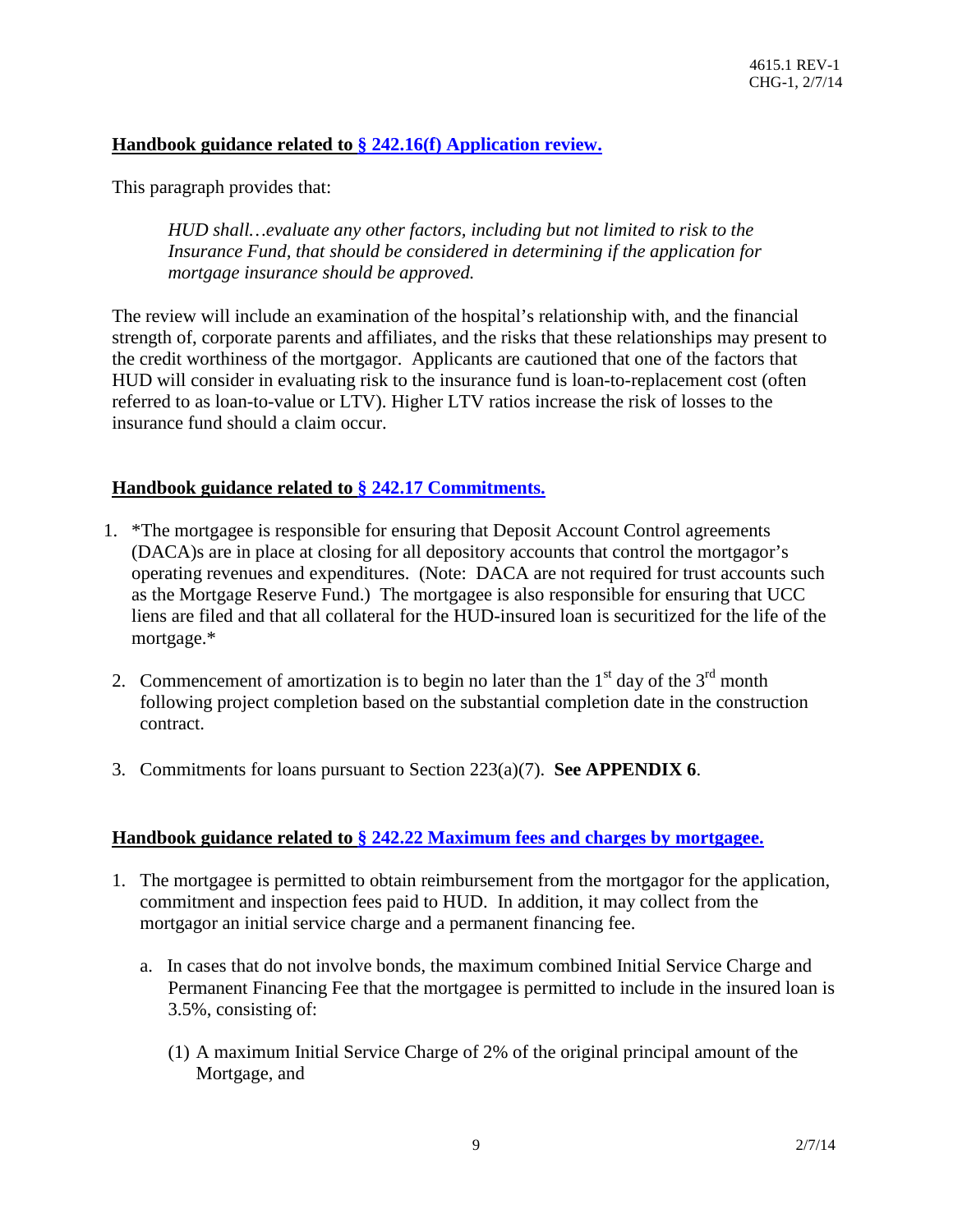- (2) A maximum Permanent Financing Fee of 1.5% of the original principal amount of the Mortgage.
- b. In cases that involve bonds, the maximum combined Initial Service Charge and Permanent Financing Fee that the mortgagee is permitted to include in the insured loan is 5.5%, consisting of:
	- (1) A maximum Initial Service Charge of 2% of the original principal amount of the Mortgage, and
	- (2) A maximum Permanent Financing Fee of 3.5% of the original principal amount of the Mortgage.
- 2. Financing charges approved by HUD as reasonable, over and above those set forth in Paragraph 1 immediately above, may be collected from the mortgagor. However, any additional charges or fees collected from the mortgagor may not be included in computing the Total Estimated Replacement Cost as defined in Subpart A of this Handbook.
- 3. For loans insured pursuant to Section  $223(a)(7)$ , the total of the permanent financing fee plus the initial service charge may not exceed 1.5 percent in non-bond transactions, or 3.5 percent in bond transactions.

#### **Handbook guidance related to [§ 242.23 Maximum mortgage amounts and cash equity](http://www.ecfr.gov/cgi-bin/text-idx?SID=6a2ea4601c11768df5381275aea632d0&mc=true&node=pt24.2.242&rgn=div5#se24.2.242_123)  [requirements.](http://www.ecfr.gov/cgi-bin/text-idx?SID=6a2ea4601c11768df5381275aea632d0&mc=true&node=pt24.2.242&rgn=div5#se24.2.242_123)**

- 1. See **APPENDIX 2** for a listing of mortgageable and non-mortgageable costs.
- 2. For new construction, the mortgage shall not exceed 90% of the sum of the estimated hard costs and the soft costs that are allowable in a Section 242 loan.
- 3. For all Section 242 loans, the maximum mortgage amount is reduced by the amount of any loans, grants, or gifts that are intended to offset mortgage financing, and by 100% of the principal amount of any special tax assessments.
- 4. \*Section 241 mortgage amounts, when added to the unpaid principal balance of the outstanding indebtedness relating to the property, may not exceed 90 percent of the estimated replacement cost of the property following completion of the Section 241 project.\*
- 5. Timing of disbursement of equity contribution and advances of mortgage proceeds: See Handbook guidance related to Section 242.46 (Paragraph 3) below.
- 6. Calculation of "fair market value of such land and improvements." See Sections  $242.23(a)(2)$  Property subject to existing mortgage and  $(a)(3)$  Property to be acquired. The calculation to be used is: the fair market value of the land plus the replacement cost of improvements. See the discussion of "replacement cost" appraisals in **APPENDIX 4,**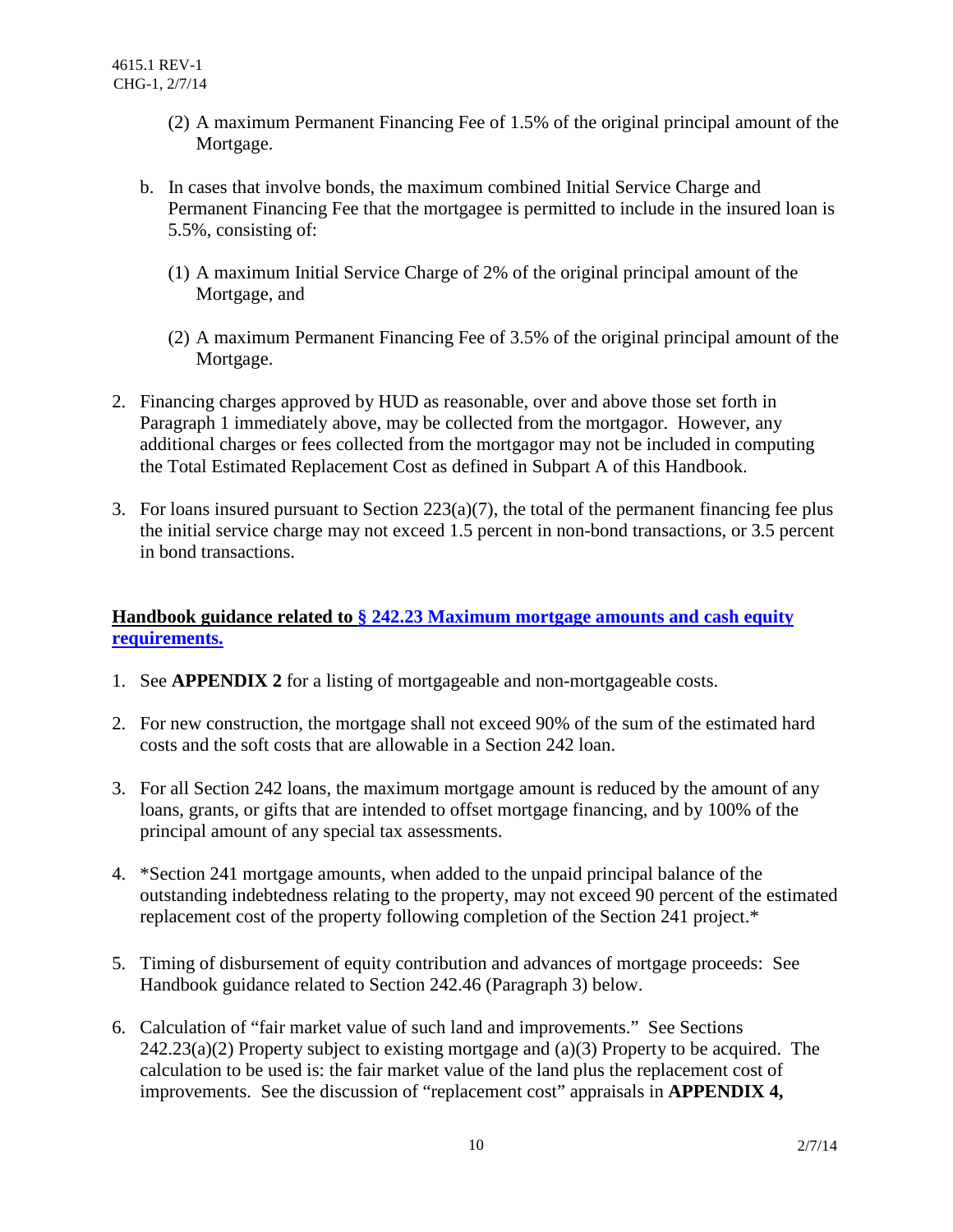Supplement 10. HUD may accept the net book value of plant, property, and equipment as a proxy for the fair market value of the land plus the replacement cost of improvements.

- 7. Leased Property
	- a. The valuation for any real property and improvements that are held subject to a leasehold interest shall be reduced by 90%.
	- b. If, as of Initial Endorsement as provided in 24 CFR 242.39, a parcel of land (including any improvements thereon) will be held by the Mortgagor pursuant to a ground lease, then the value of that parcel as reflected on the Hospital's financial statement (or appraisal), shall be reduced by only 5% instead of 90% if one of the following conditions applies:
		- (1) The term of the leasehold interest is equal to or greater than 99 years from the date of Initial Endorsement, or
		- (2) The term of the leasehold interest is 50 years from the date of Initial Endorsement with an option (transferable to successor organizations) to renew the lease for an additional 49 years at no additional cost in the event of:
			- (a) A monetary default on the FHA insured loan, or
			- (b) A transfer of the FHA insured loan in order to avoid a monetary default.
	- c. The value of capital leases for equipment or equipment held subject to a lease shall be subtracted in its entirety.
- 8. \*For any loan that is limited to the purchase of land and any improvements thereon, or the acquisition of a hospital, the mortgage shall not exceed the lesser of 90 percent of the actual purchase price of the land and any improvements thereon, or 90 percent of HUD's estimate of the sum of the market value of such land and the replacement cost of improvements thereon. For loans involving purchase of property or hospital acquisition that also include rehabilitation, see the regulations at 242.23(a)(3). For Section 223(f) loans involving purchase of property, also follow the regulations at 242.23(a)(3). For hospital acquisitions under Section 223(f), see the regulations at 242.23(b)(2). For Section 241 loans that include property purchase or refinancing in connection with the financing of a proposed construction project, the mortgage may include only the lesser of (a) HUD's estimate of the fair market value of such land and improvements prior to substantial rehabilitation or (b) the purchase price (or capital debt to be refinanced) as appropriate, plus other allowable costs. Valuation of land and existing improvements should follow guidance found in Appendices 4 and 5, Supplement 10 – Appraisal Preparation Guidelines. Note: Costs of purchase, acquisition, and rehabilitation are understood to include associated soft costs that are normally allowable in Section 242 loans.\*
- 9. Definition of "cost of substantial rehabilitation." This term, used in 242.23(a), is synonymous with "Total Estimated Project Cost".
- 10. For any project that involves determining the value of existing land and improvements, HUD may require the applicant to obtain an appraisal, performed by an appraiser approved by HUD and following the guidance in **APPENDIX 4**, Supplement 10. The value determined by the appraisal may be used in calculating the maximum mortgage amount and the LTV.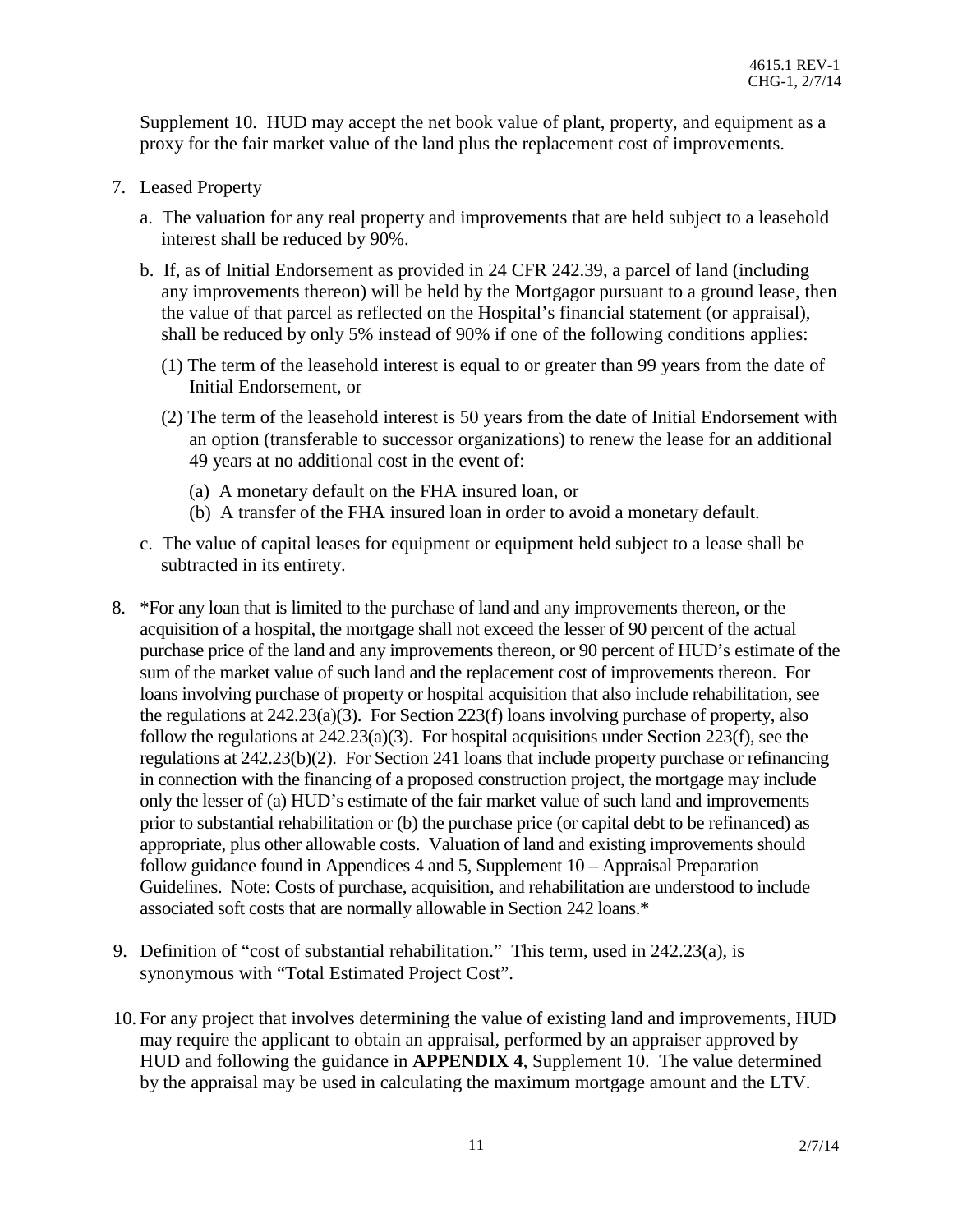#### **Handbook guidance related to [§ 242.24 Initial operating costs.](http://www.ecfr.gov/cgi-bin/text-idx?SID=6a2ea4601c11768df5381275aea632d0&mc=true&node=pt24.2.242&rgn=div5#se24.2.242_124)**

- 1. The mortgagor shall be required to fund an Initial Operating Capital Fund adequate to cover necessary cash flows for initial operations.
- 2. General guidelines for the amount of initial operating capital required for a start-up hospital are:
	- a. All pre-opening expenses not yet paid;
	- b. The cost of first day supply inventories (drugs, food, surgical supplies, office supplies, etc.) and non-capital equipment (equipment that is expensed rather than being depreciated) needed to begin hospital operations;
	- c. The first six (6) months of cash expenses from the feasibility study (including project interest);
	- d. (Proprietary hospitals only) 2% of mortgage amount in lieu of AMPO.
- 3. Existing hospitals proposing major expansions of services may also be required to fund an Initial Operating Capital Fund. When determining whether to require funding, HUD will evaluate the mortgagor's credit profile, unrestricted cash balances, projected cash requirements of the new operations during the first six months following construction completion, and projected cash flows that the operations will generate during the same time period. In the event that HUD determines a cash flow deficit is a significant risk, an Initial Operating Capital Fund will be required.
- 4. *AMPO* (Allowance for Making Project Operational) as defined in 24 CFR 242.1for not-forprofit or governmental projects is funded with mortgage proceeds and may not exceed 2% of the total construction costs per contracts. Any balance remaining unused in the fund at final endorsement will be treated in accordance with §242.43 Application for Cost Savings.
- 5. *AWC* (Additional Working Capital) defined herein for not-for-profit or governmental projects is a cash escrow established by the mortgagor and not funded by mortgage proceeds. It is used for the same purposes as AMPO. AWC may be substituted for all or part of AMPO. Any balance remaining unused in the AWC fund at final endorsement will be returned to the mortgagor.
- 6. Working Capital Proprietary (other than start-up hospitals). A working capital deposit of 2% of the amount of the mortgage is required at initial endorsement to provide a contingency fund to protect against delay in completion of the project. It is to cover costs which may accrue due to taxes, mortgage insurance premiums, and assessments required by the mortgage during the period between initial endorsement and final endorsement of the mortgage for insurance, which costs were not included in the proceeds of the mortgage. (This deposit is required only in cases of insurance of advances. It is not required in cases of insurance upon completion.)
- 7. Based on its analysis of the working capital requirements, HUD may, at its sole discretion, require AMPO in excess of 2% of the total construction costs per contracts, or Proprietary Working Capital in excess of 2% of the amount of the mortgage.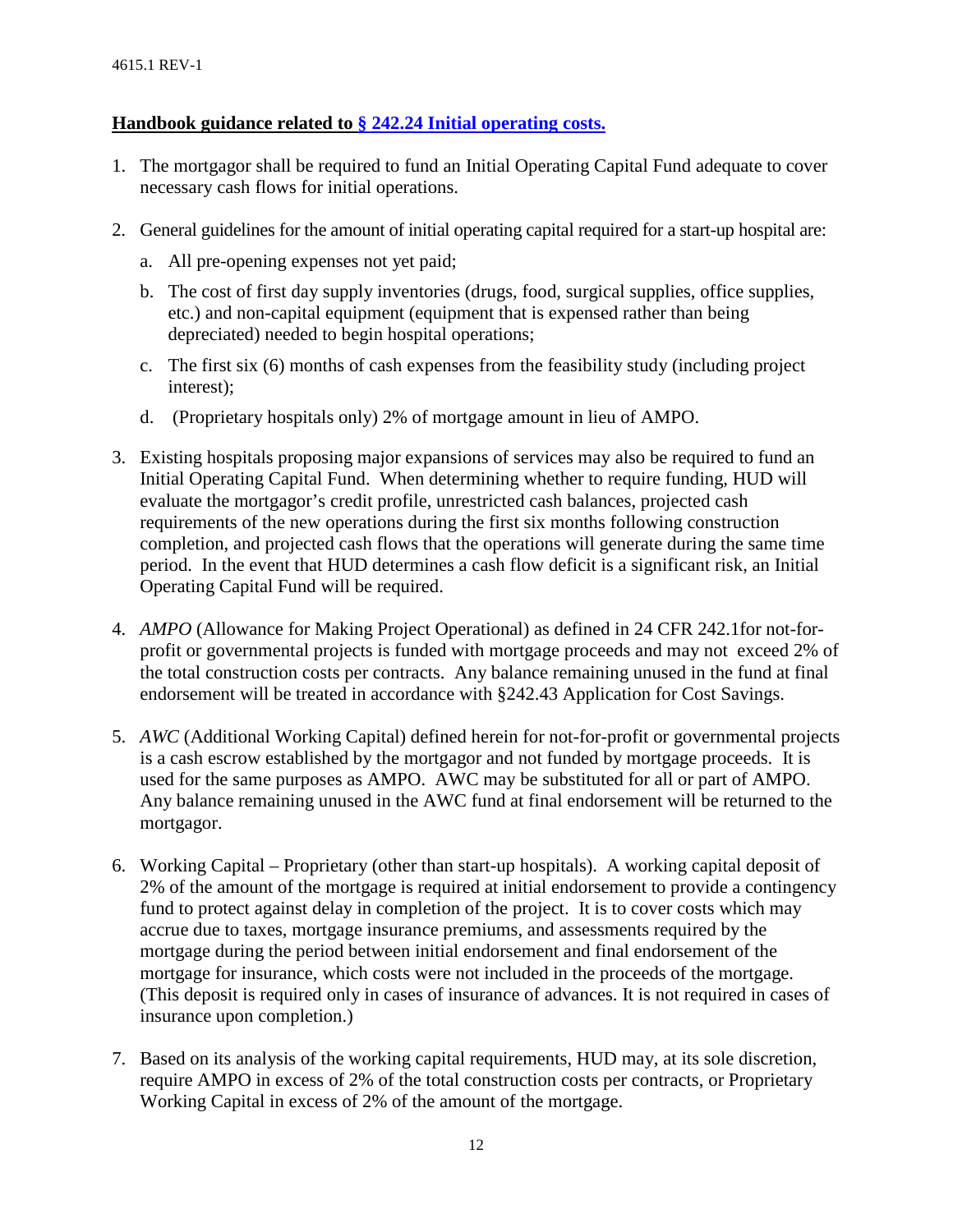#### **[S](http://www.ecfr.gov/cgi-bin/text-idx?SID=6a2ea4601c11768df5381275aea632d0&mc=true&node=pt24.2.242&rgn=div5#sp24.2.242.c)[UBPART](http://www.ecfr.gov/cgi-bin/text-idx?SID=6a2ea4601c11768df5381275aea632d0&mc=true&node=pt24.2.242&rgn=div5#sp24.2.242.c) [C—M](http://www.ecfr.gov/cgi-bin/text-idx?SID=6a2ea4601c11768df5381275aea632d0&mc=true&node=pt24.2.242&rgn=div5#sp24.2.242.c)[ORTGAGE](http://www.ecfr.gov/cgi-bin/text-idx?SID=6a2ea4601c11768df5381275aea632d0&mc=true&node=pt24.2.242&rgn=div5#sp24.2.242.c) [R](http://www.ecfr.gov/cgi-bin/text-idx?SID=6a2ea4601c11768df5381275aea632d0&mc=true&node=pt24.2.242&rgn=div5#sp24.2.242.c)[EQUIREMENTS](http://www.ecfr.gov/cgi-bin/text-idx?SID=6a2ea4601c11768df5381275aea632d0&mc=true&node=pt24.2.242&rgn=div5#sp24.2.242.c)**

#### **Handbook guidance related to [§ 242.27 Maturity.](http://www.ecfr.gov/cgi-bin/text-idx?SID=6a2ea4601c11768df5381275aea632d0&mc=true&node=pt24.2.242&rgn=div5#se24.2.242_127)**

1. HUD may limit the term of the mortgage to the remaining useful life of the assets that secure the mortgage.

#### **Handbook guidance related to [§ 242.29 Payment requirements.](http://www.ecfr.gov/cgi-bin/text-idx?c=ecfr&sid=f464dcb3a49331edbd0266e0293add53&rgn=div5&view=text&node=24:2.1.1.2.20&idno=24#24:2.1.1.2.20.3.223.5)**

- 1. Payments will be on the level annuity monthly plan. Approved terms for monthly payments, including curtail rates for reducing the principal amount of the mortgage, will be prescribed by HUD.
- 2. The mortgagor's monthly mortgage payments include an amount equal to one-twelfth of the annual mortgage insurance premium which the mortgagee is required to pay HUD.

#### **Handbook guidance related to [§ 242.33 Covenant for malpractice, fire, and other hazard](http://www.ecfr.gov/cgi-bin/text-idx?SID=6a2ea4601c11768df5381275aea632d0&mc=true&node=pt24.2.242&rgn=div5#se24.2.242_133)  [insurance.](http://www.ecfr.gov/cgi-bin/text-idx?SID=6a2ea4601c11768df5381275aea632d0&mc=true&node=pt24.2.242&rgn=div5#se24.2.242_133)**

- 1. The mortgagor shall maintain at all times liability, fire, hazard, boiler, and vehicle insurance of a type and amount customary in the health care industry and determined by an independent insurance consultant(s) to be adequate to protect the interests of the hospital, the mortgagee, and HUD. The fire and hazard insurance shall be for an amount that is no less than the amount of the outstanding loan and shall be acceptable to the mortgagee.
- 2. The mortgagor shall maintain at all times medical malpractice insurance of a type and amount that is: (1) customary in the health care industry; (2) determined by an independent insurance consultant to be adequate to protect the interests of the Hospital as defined in 24 CFR 242.1, the mortgagee, and HUD; and (3) acceptable to HUD.
- 3. See **APPENDIX 7** for detailed insurance requirements.

#### **Handbook guidance related to [§ 242.35 Mortgage lien certifications.](http://www.ecfr.gov/cgi-bin/text-idx?SID=6a2ea4601c11768df5381275aea632d0&mc=true&node=pt24.2.242&rgn=div5#se24.2.242_135)**

HUD requires that the mortgaged property include all the assets, revenues, receipts, and receivables of the mortgagor. Proposed exclusions, and the business rationale for exclusion, should be identified during the Preliminary Review.

**[S](http://www.ecfr.gov/cgi-bin/text-idx?SID=6a2ea4601c11768df5381275aea632d0&mc=true&node=pt24.2.242&rgn=div5#sp24.2.242.d)[UBPART](http://www.ecfr.gov/cgi-bin/text-idx?SID=6a2ea4601c11768df5381275aea632d0&mc=true&node=pt24.2.242&rgn=div5#sp24.2.242.d) [D—E](http://www.ecfr.gov/cgi-bin/text-idx?SID=6a2ea4601c11768df5381275aea632d0&mc=true&node=pt24.2.242&rgn=div5#sp24.2.242.d)[NDORSEMENT FOR](http://www.ecfr.gov/cgi-bin/text-idx?SID=6a2ea4601c11768df5381275aea632d0&mc=true&node=pt24.2.242&rgn=div5#sp24.2.242.d) [I](http://www.ecfr.gov/cgi-bin/text-idx?SID=6a2ea4601c11768df5381275aea632d0&mc=true&node=pt24.2.242&rgn=div5#sp24.2.242.d)[NSURANCE](http://www.ecfr.gov/cgi-bin/text-idx?SID=6a2ea4601c11768df5381275aea632d0&mc=true&node=pt24.2.242&rgn=div5#sp24.2.242.d)** (RESERVED)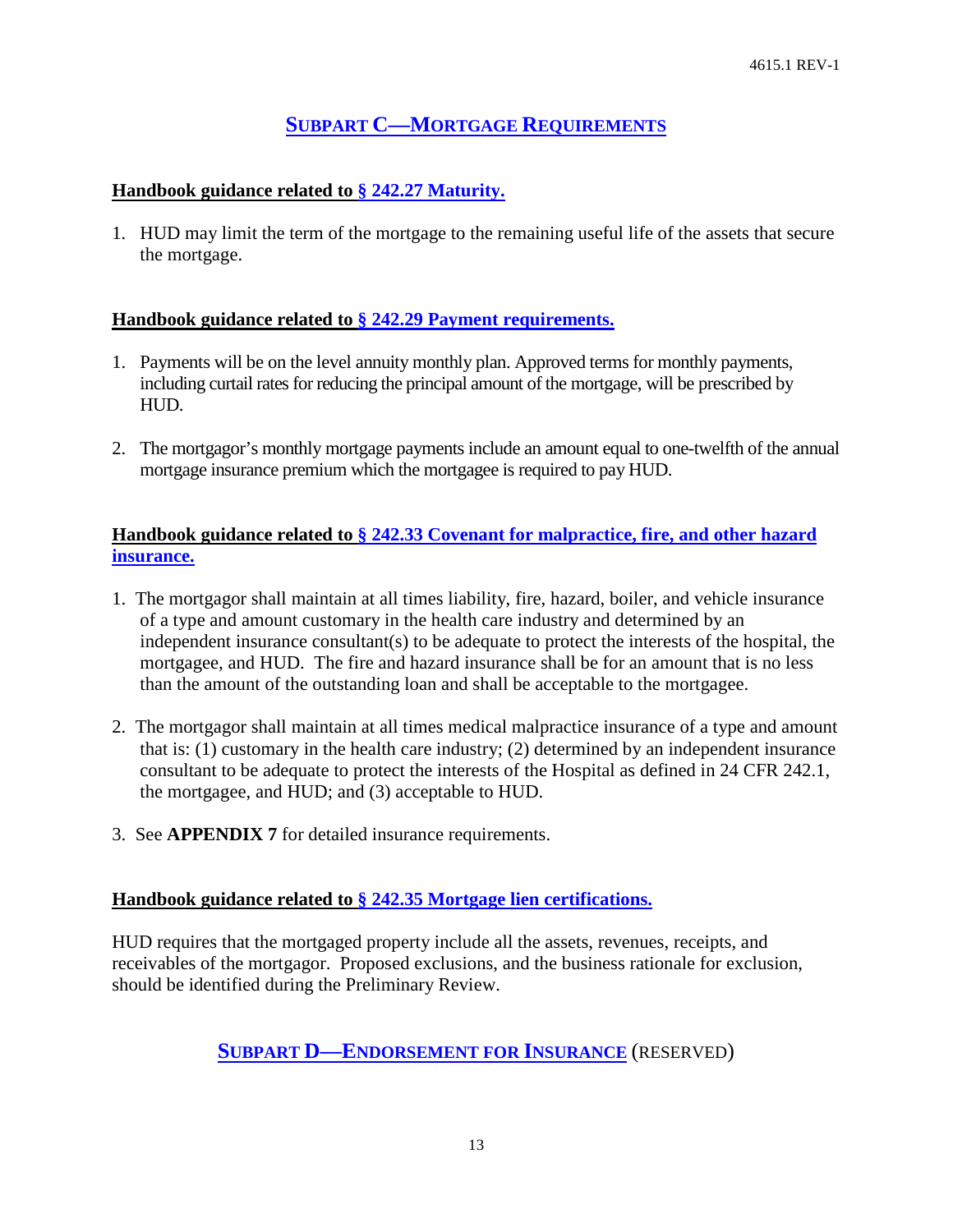#### **[S](http://www.ecfr.gov/cgi-bin/text-idx?SID=6a2ea4601c11768df5381275aea632d0&mc=true&node=pt24.2.242&rgn=div5#sp24.2.242.e)[UBPART](http://www.ecfr.gov/cgi-bin/text-idx?SID=6a2ea4601c11768df5381275aea632d0&mc=true&node=pt24.2.242&rgn=div5#sp24.2.242.e) [E—C](http://www.ecfr.gov/cgi-bin/text-idx?SID=6a2ea4601c11768df5381275aea632d0&mc=true&node=pt24.2.242&rgn=div5#sp24.2.242.e)[ONSTRUCTION](http://www.ecfr.gov/cgi-bin/text-idx?SID=6a2ea4601c11768df5381275aea632d0&mc=true&node=pt24.2.242&rgn=div5#sp24.2.242.e)**

See:

**APPENDIX 4** – APPLICANT'S GUIDE

**APPENDIX 8** – CONSTRUCTION GUIDE

#### **Handbook guidance related to [§ 242.45 Early commencement of work.](http://www.ecfr.gov/cgi-bin/text-idx?SID=6a2ea4601c11768df5381275aea632d0&mc=true&node=pt24.2.242&rgn=div5#se24.2.242_145)**

1. Regarding **§ 242.45(a)**: Site preparation work includes moving soil, preparing the site for installation of foundations, piles, slabs on grade, foundations, temporary utility installation, and other activities in preparation for construction that HUD may approve.

#### 2. Regarding **§ 242.45(b)**:

- a. "Structures" as referred to in paragraph (b) include major components such as buildings, new wings, additional floors, parking garages, and power plants.
- b. Should a case arise in which exceptional circumstances create a need for an application to be submitted within two years following the completion of such structures, the potential applicant may request a waiver of the two-year requirement in paragraph (b) in conjunction with the request for a preliminary review under the provisions of Section  $242.16(a)(5)$ . HUD will review the merits of the waiver request.
- c. Paragraph (b) refers to "structures" and not to the various minor renovations and repairs that occur from time to time at hospitals. Such minor renovations and repairs do not make an applicant ineligible for Section 242 insurance. Also, if the hospital completed them using borrowed funds prior to filing a Section 242 application, that loan could be refinanced as part of Section 242 loan, regardless of how long before application they were completed.

#### **Handbook guidance related to [§ 242.46 Insured advances—building loan agreement.](http://www.ecfr.gov/cgi-bin/text-idx?SID=6a2ea4601c11768df5381275aea632d0&mc=true&node=pt24.2.242&rgn=div5#se24.2.242_146)**

- 1. The initial advance of mortgage proceeds may not include more than the following for lines C22, C23, and C25 on the HUD-92013:
	- a. Seventy-five percent of the Legal Expense shown on the HUD-92013, Line C22,
	- b. Sixty-five percent of the Organizational Expense shown on the HUD-92013, Line C23, and
	- c. Seventy-five percent of the Consulting Expense shown on the HUD-92013, Line C25.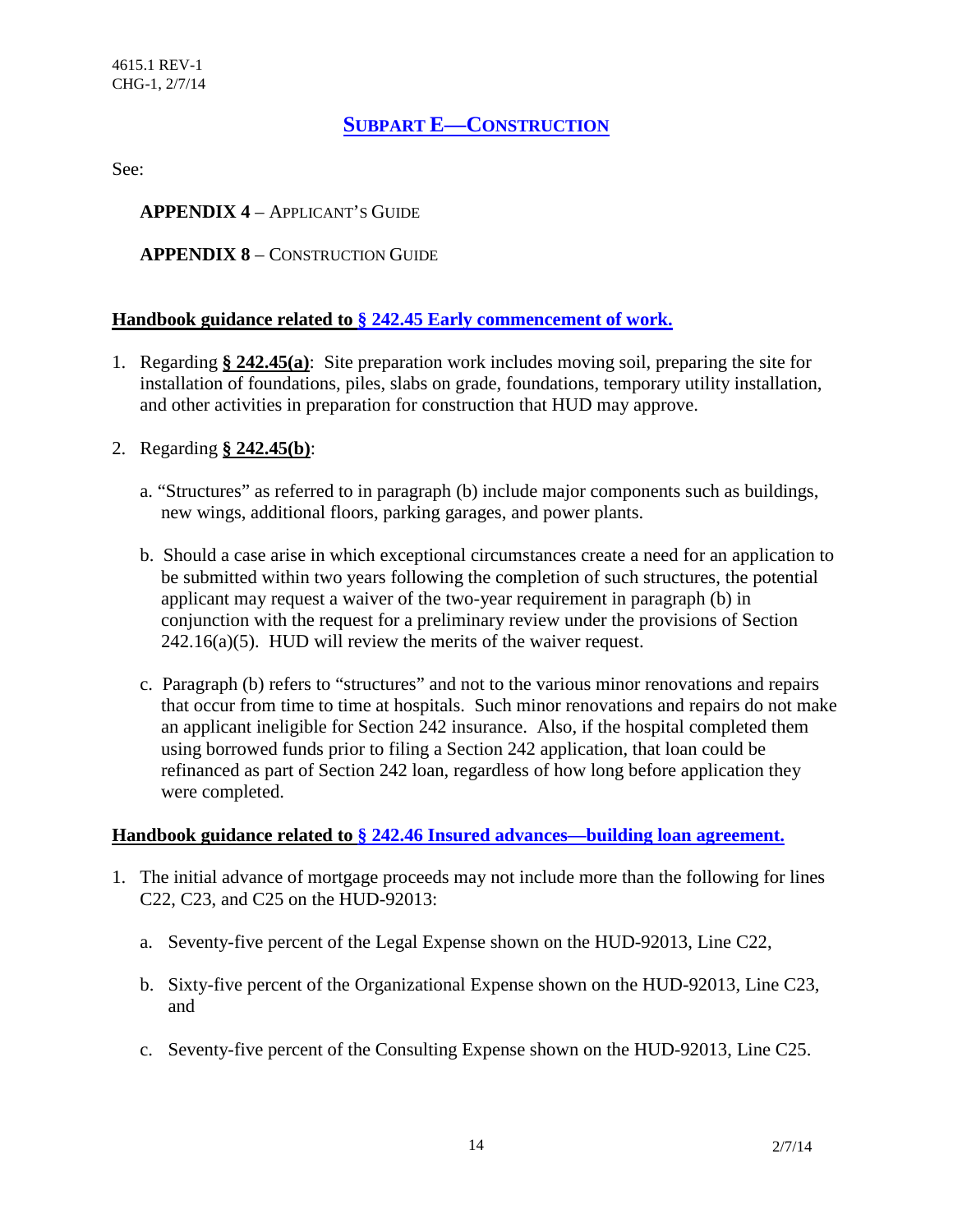- 2. Timing of disbursement of mortgage proceeds:
	- a. Proprietary mortgagors. Equity contributions shall be disbursed before the use of any mortgage proceeds.
	- b. Not-for-profit and governmental mortgagors. During the final 25% construction stage of a project, any remaining equity funds held in cash or investments, or in a letter of credit, shall be used prior to any further disbursement of mortgage proceeds. Also, all proceeds from grants or approved loans from sources other than the insured mortgage shall be used prior to any further disbursement of mortgage proceeds, except where the initial closing provides for a prorata disbursement arrangement.

#### **Handbook guidance related to [§ 242.52 Construction contracts.](http://www.ecfr.gov/cgi-bin/text-idx?SID=6a2ea4601c11768df5381275aea632d0&mc=true&node=pt24.2.242&rgn=div5#se24.2.242_152)**

- 1. The requirement for competitive bidding procedures may be satisfied as follows:
	- a. Lump sum. The mortgagor obtains competitive bids from three or more sources.
	- b. Construction management. The construction manager (CM) may be selected competitively from three or more sources. Alternatively, a CM may be selected without competition, then competitively bid the subcontracts as acceptable to HUD.
	- c. Design-build. The design-builder obtains competitive bids from three or more sources. In cases where three competitive bids are not received, HUD will consider requests to waive the regulatory requirement of a competitive bidding procedure for design-build projects. In connection with such a waiver, HUD may require an independent consultant to report on the reasonableness of the cost.
	- d. Other forms of contract. HUD will review other forms of contract and associated procedures and will determine if they are acceptable.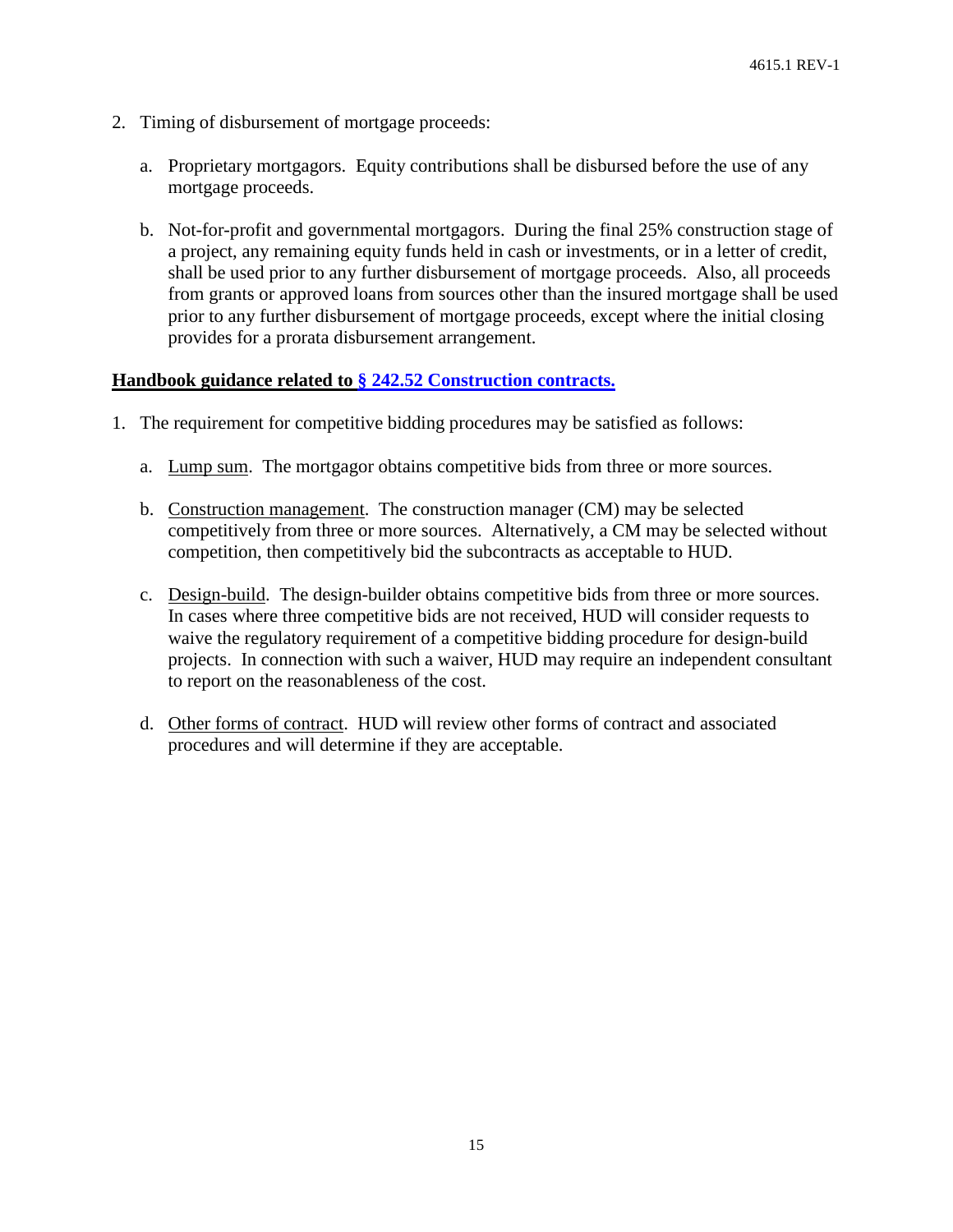#### **[S](http://www.ecfr.gov/cgi-bin/text-idx?SID=6a2ea4601c11768df5381275aea632d0&mc=true&node=pt24.2.242&rgn=div5#sp24.2.242.f)[UBPART](http://www.ecfr.gov/cgi-bin/text-idx?SID=6a2ea4601c11768df5381275aea632d0&mc=true&node=pt24.2.242&rgn=div5#sp24.2.242.f) [F—N](http://www.ecfr.gov/cgi-bin/text-idx?SID=6a2ea4601c11768df5381275aea632d0&mc=true&node=pt24.2.242&rgn=div5#sp24.2.242.f)[ONDISCRIMINATION AND](http://www.ecfr.gov/cgi-bin/text-idx?SID=6a2ea4601c11768df5381275aea632d0&mc=true&node=pt24.2.242&rgn=div5#sp24.2.242.f) [W](http://www.ecfr.gov/cgi-bin/text-idx?SID=6a2ea4601c11768df5381275aea632d0&mc=true&node=pt24.2.242&rgn=div5#sp24.2.242.f)[AGE](http://www.ecfr.gov/cgi-bin/text-idx?SID=6a2ea4601c11768df5381275aea632d0&mc=true&node=pt24.2.242&rgn=div5#sp24.2.242.f) [R](http://www.ecfr.gov/cgi-bin/text-idx?SID=6a2ea4601c11768df5381275aea632d0&mc=true&node=pt24.2.242&rgn=div5#sp24.2.242.f)[ATES](http://www.ecfr.gov/cgi-bin/text-idx?SID=6a2ea4601c11768df5381275aea632d0&mc=true&node=pt24.2.242&rgn=div5#sp24.2.242.f)**

#### **Handbook guidance related to [§ 242.54 Nondiscrimination.](http://www.ecfr.gov/cgi-bin/text-idx?SID=6a2ea4601c11768df5381275aea632d0&mc=true&node=pt24.2.242&rgn=div5#se24.2.242_154)**

- 1. Hospital facilities financed with mortgages insured under Section 242 must be made available without discrimination as to race, color, religion, sex, age, disability, or national origin. However, the aforesaid provisions regarding age and sex discrimination do not affect the eligibility of hospitals for women and children. Hospitals must be operated in compliance with all applicable civil rights laws and regulations, including 24 CFR part 200, subpart J (Equal Employment Opportunity) and the Americans with Disabilities Act (42 U.S.C. 12101 *et seq.).*
- 2. Public accommodations, such as hospital facilities, must comply with the requirements of the Americans with Disabilities Act (ADA), including requirements for architectural standards and reasonable modifications to policies, practices, and procedures; effective communication with people with hearing, vision, or speech disabilities; and other accessibility requirements. In addition, barriers in existing buildings must be removed if it can be done without much difficulty or expense, given the public hospital's resources.
- 3. Further, if there is any federal funding of any kind, such as funding from HUD's CDBG program, or funding from another Federal agency, such as the U.S. Department of Health and Human Services (HHS), Title VI of the Civil Rights Act of 1964 and Section 504 of the Rehabilitation Act of 1973 apply. Section 504 contains additional accessibility and accommodation requirements for persons with disabilities. Title VI prohibits discrimination based on race, color and national origin. This further requires the provision of language services to persons who are limited English proficient (LEP) when applicable to the subject community. It is advisable to determine whether bilingual staff at all levels will be available to meet LEP patient needs as applicable to the local communities.
- 4. If any housing assistance is provided (e.g., dormitories for nurses), the Fair Housing Act applies. The Fair Housing Act prohibits discrimination on the basis of race color, religion, national origin, sex, disability, and familial status (i.e., children under 18 and pregnant women).

#### **Handbook guidance related to [§ 242.55 Labor Standards.](http://www.ecfr.gov/cgi-bin/text-idx?SID=6a2ea4601c11768df5381275aea632d0&mc=true&node=pt24.2.242&rgn=div5#se24.2.242_155)**

#### See: **APPENDIX 8** – CONSTRUCTION GUIDE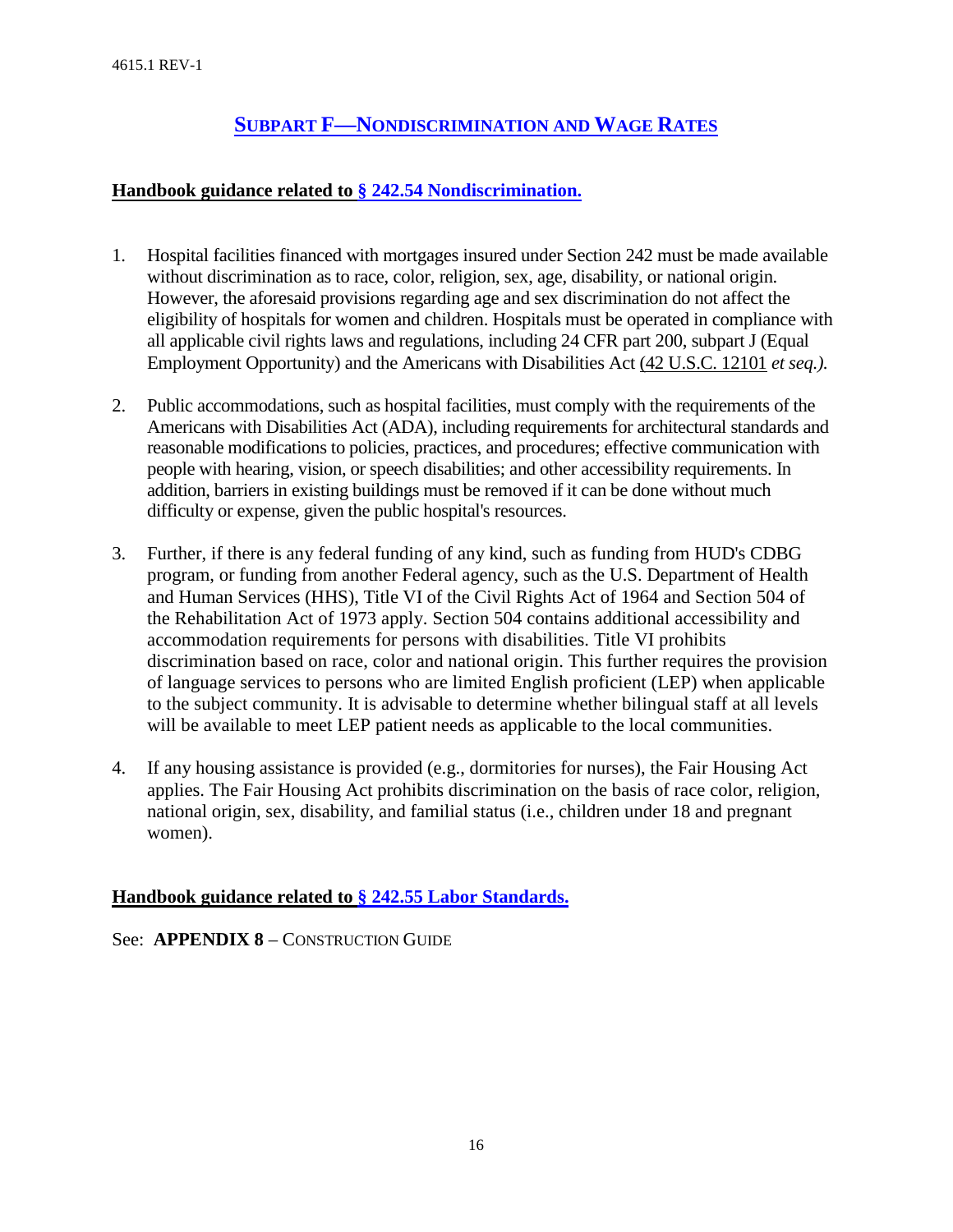#### **[S](http://www.ecfr.gov/cgi-bin/text-idx?SID=6a2ea4601c11768df5381275aea632d0&mc=true&node=pt24.2.242&rgn=div5#sp24.2.242.g)[UBPART](http://www.ecfr.gov/cgi-bin/text-idx?SID=6a2ea4601c11768df5381275aea632d0&mc=true&node=pt24.2.242&rgn=div5#sp24.2.242.g) [G—R](http://www.ecfr.gov/cgi-bin/text-idx?SID=6a2ea4601c11768df5381275aea632d0&mc=true&node=pt24.2.242&rgn=div5#sp24.2.242.g)[EGULATORY](http://www.ecfr.gov/cgi-bin/text-idx?SID=6a2ea4601c11768df5381275aea632d0&mc=true&node=pt24.2.242&rgn=div5#sp24.2.242.g) [A](http://www.ecfr.gov/cgi-bin/text-idx?SID=6a2ea4601c11768df5381275aea632d0&mc=true&node=pt24.2.242&rgn=div5#sp24.2.242.g)[GREEMENT](http://www.ecfr.gov/cgi-bin/text-idx?SID=6a2ea4601c11768df5381275aea632d0&mc=true&node=pt24.2.242&rgn=div5#sp24.2.242.g)[,](http://www.ecfr.gov/cgi-bin/text-idx?SID=6a2ea4601c11768df5381275aea632d0&mc=true&node=pt24.2.242&rgn=div5#sp24.2.242.g) [A](http://www.ecfr.gov/cgi-bin/text-idx?SID=6a2ea4601c11768df5381275aea632d0&mc=true&node=pt24.2.242&rgn=div5#sp24.2.242.g)[CCOUNTING AND](http://www.ecfr.gov/cgi-bin/text-idx?SID=6a2ea4601c11768df5381275aea632d0&mc=true&node=pt24.2.242&rgn=div5#sp24.2.242.g) [R](http://www.ecfr.gov/cgi-bin/text-idx?SID=6a2ea4601c11768df5381275aea632d0&mc=true&node=pt24.2.242&rgn=div5#sp24.2.242.g)[EPORTING](http://www.ecfr.gov/cgi-bin/text-idx?SID=6a2ea4601c11768df5381275aea632d0&mc=true&node=pt24.2.242&rgn=div5#sp24.2.242.g)[,](http://www.ecfr.gov/cgi-bin/text-idx?SID=6a2ea4601c11768df5381275aea632d0&mc=true&node=pt24.2.242&rgn=div5#sp24.2.242.g) AND FINANCIAL R[EQUIREMENTS](http://www.ecfr.gov/cgi-bin/text-idx?SID=6a2ea4601c11768df5381275aea632d0&mc=true&node=pt24.2.242&rgn=div5#sp24.2.242.g)**

#### **Handbook guidance related to [§ 242.58 Books, accounts, and financial statements.](http://www.ecfr.gov/cgi-bin/text-idx?SID=6a2ea4601c11768df5381275aea632d0&mc=true&node=pt24.2.242&rgn=div5#se24.2.242_158)**

- 1. Financial statements include a Balance Sheet, Statement of Operations, and Cash Flows for the mortgagor, and include the accounts and supplemental information listed in **APPENDIX 9**. Financial and statistical reports should be submitted using the template provided by HUD, which is available on OHF's website.
- 2. Mortgagors owning other health facilities in addition to the hospital, with a central purchasing system, may prorate expenses for materials, supplies, salaries, etc. Although no specific form of accounts is required (except for certain specified accounts), it is suggested that the Chart of Accounts for Hospitals, which is published by the American Hospital Association®, be used as a guide.

#### **Handbook guidance related to [§ 242.61 Management.](http://www.ecfr.gov/cgi-bin/text-idx?SID=6a2ea4601c11768df5381275aea632d0&mc=true&node=pt24.2.242&rgn=div5#se24.2.242_161)**

Regarding **§ 242.61(a)** Contract Management:

- 5. The management agreement is a contract which establishes the rights and obligations between the management agent, the mortgagor and any identity-of-interest or independent fee manager. The agreement also establishes the management fee and conditions for payment of the management fee. It is the mortgagor's responsibility to ensure that the management agent performs his or her duties in accordance with the management agreement.
- 2. The management agreement shall state that it is subject to termination:
	- a. For failure to comply with the provisions of the management agreement or for other good cause upon written HUD request 30 days in advance. Upon such request, the mortgagor shall immediately arrange to terminate the agreement within a period of not more than 30 days and shall immediately make arrangements satisfactory to HUD for continuing proper management of the hospital.
	- b. In the event of a default under the mortgage note or regulatory agreement, immediately upon HUD's issuance of a notice of termination to the mortgagor. The agreement must also contain a clause acknowledging the following:
		- (1) HUD's and the mortgagee's rights and requirements will prevail in the event the management agent conflicts with HUD's or the mortgagee's requirements or restricts HUD's or the mortgagee's rights; and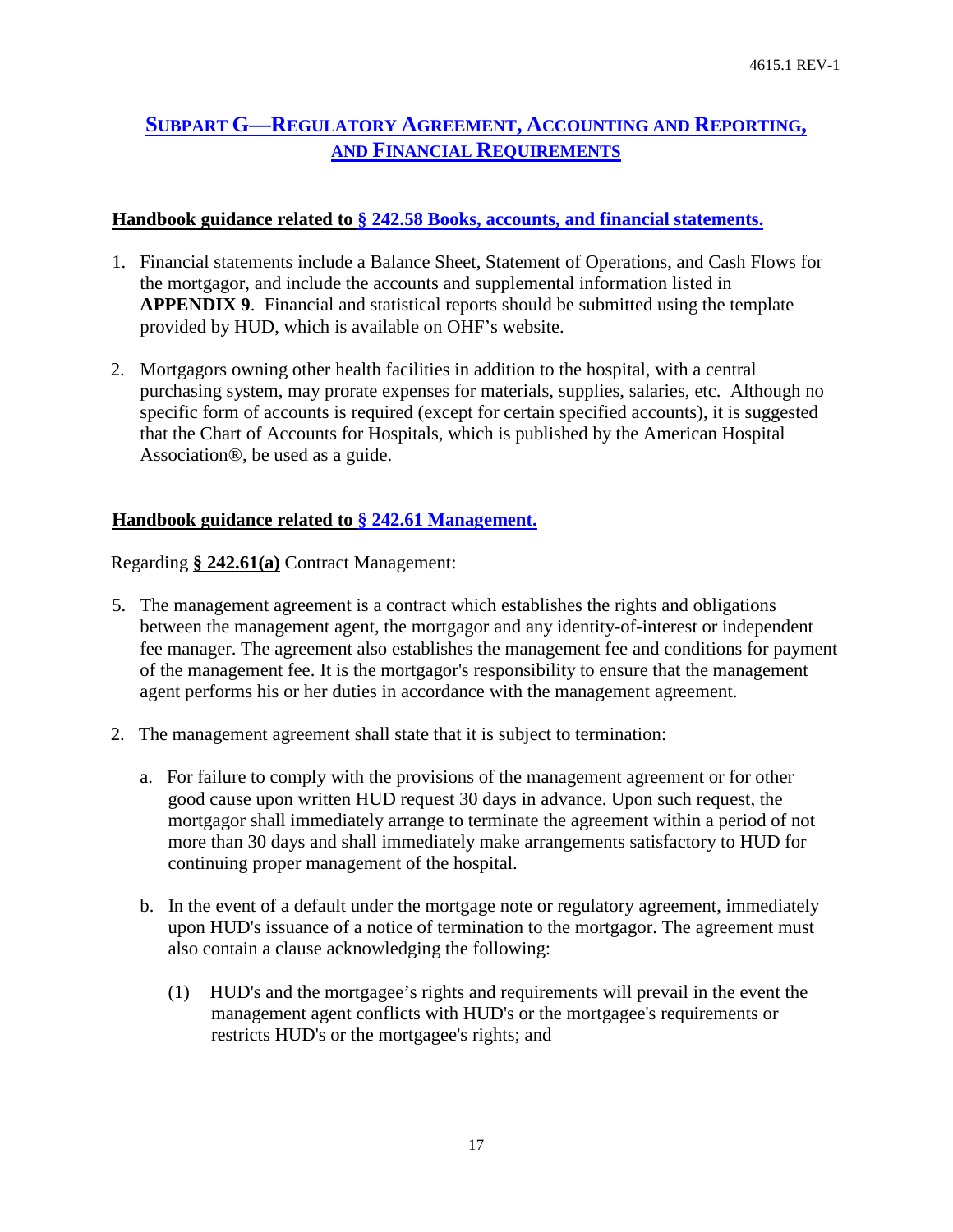- (2) The management agent must turn over to the owner all of the project's cash, trust accounts, investments, and records within thirty days after the date the management agreement is terminated.
- (3) HUD requires a written management agreement. The terms of the agreement shall be complete as to the extent of the agent's duties and the amount of the agent's fee.

#### **[S](http://www.ecfr.gov/cgi-bin/text-idx?SID=6a2ea4601c11768df5381275aea632d0&mc=true&node=pt24.2.242&rgn=div5#sp24.2.242.h)[UBPART](http://www.ecfr.gov/cgi-bin/text-idx?SID=6a2ea4601c11768df5381275aea632d0&mc=true&node=pt24.2.242&rgn=div5#sp24.2.242.h) [H—M](http://www.ecfr.gov/cgi-bin/text-idx?SID=6a2ea4601c11768df5381275aea632d0&mc=true&node=pt24.2.242&rgn=div5#sp24.2.242.h)[ISCELLANEOUS](http://www.ecfr.gov/cgi-bin/text-idx?SID=6a2ea4601c11768df5381275aea632d0&mc=true&node=pt24.2.242&rgn=div5#sp24.2.242.h) [R](http://www.ecfr.gov/cgi-bin/text-idx?SID=6a2ea4601c11768df5381275aea632d0&mc=true&node=pt24.2.242&rgn=div5#sp24.2.242.h)[EQUIREMENTS](http://www.ecfr.gov/cgi-bin/text-idx?SID=6a2ea4601c11768df5381275aea632d0&mc=true&node=pt24.2.242&rgn=div5#sp24.2.242.h)**

#### **Handbook guidance related to [§ 242.72 Leasing of hospital.](http://www.ecfr.gov/cgi-bin/text-idx?SID=6a2ea4601c11768df5381275aea632d0&mc=true&node=pt24.2.242&rgn=div5#se24.2.242_172)**

Leasing of a not-for-profit facility to a proprietary entity will not be considered.

#### **Handbook guidance related [§ 242.75 Title requirements.](http://www.ecfr.gov/cgi-bin/text-idx?SID=6a2ea4601c11768df5381275aea632d0&mc=true&node=pt24.2.242&rgn=div5#se24.2.242_175)**

Co-insurance: Where a mortgagor requests that title insurance be provided by two different title companies through co-insurance, HUD shall require that the title companies provide an endorsement to the title policy indicating that the title companies will be held jointly and severally liable.

#### **Handbook guidance related to [§ 242.77 Liens.](http://www.ecfr.gov/cgi-bin/text-idx?SID=6a2ea4601c11768df5381275aea632d0&mc=true&node=pt24.2.242&rgn=div5#se24.2.242_177)**

- 1. The mortgagee must first give its approval to the inferior lien.
- 2. HUD must give its prior approval to the inferior lien, after making a determination that income will be available to make required payments on both the first and inferior liens.
- 3. \*If secondary financing is supplied by a federal, state, or local government instrumentality for a project that will be financed with an FHA-insured loan, it should be at a lower rate than the FHA-insured mortgage.\*
- 4. Terms of the proposed inferior lien shall be included in the application, included in the financial forecast, and will be taken into account in the underwriting when calculating ratios, cash flows, projected income, and benchmarks in accordance with HUD policies.

#### **Handbook guidance related to [§ 242.89 Supplemental loans.](http://www.ecfr.gov/cgi-bin/text-idx?SID=6a2ea4601c11768df5381275aea632d0&mc=true&node=pt24.2.242&rgn=div5#se24.2.242_189)**

1. Prior to entertaining a mortgagor's application for a supplemental loan, HUD conducts a preliminary review based upon information submitted by the hospital, lender, or financial consultant representing the hospital. Hospitals with an aggregate operating margin of less